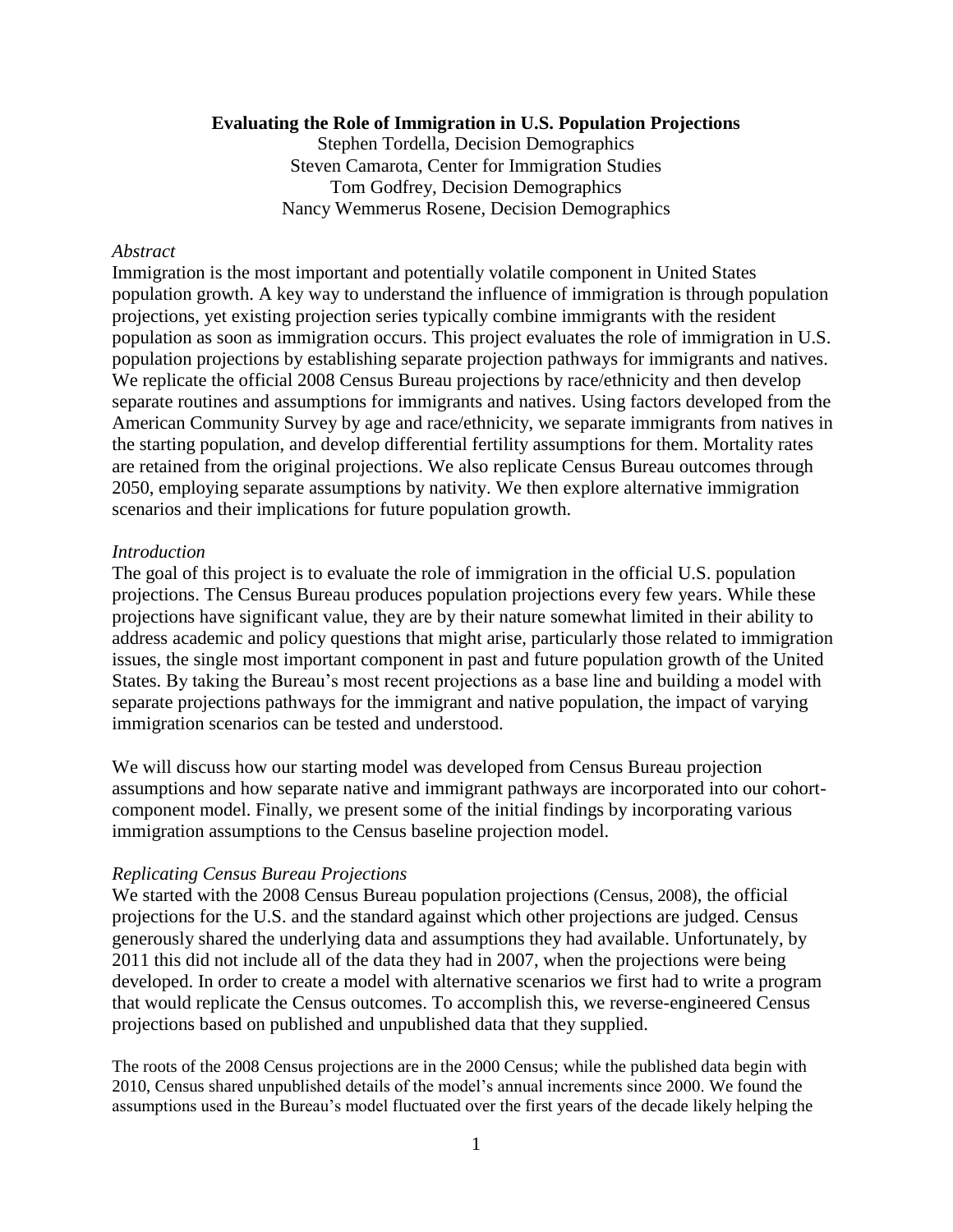model conform to current estimates. Therefore, our projection model used the 2007 projected population as the starting year, after which assumptions stabilized.

Since neither the Center for Immigration Studies (CIS) nor Decision Demographics is a federal agency, we had the luxury of being able to ignore OMB 15, so all of our work was done with five race/ethnic groups: Hispanic of any race and four non-Hispanic groups—white, Black, Asian and Pacific Islanders (shortened to "Asians" for simplicity), and American Indians and Alaskan Natives (AIAN). This step allowed us to do projections and create all of our model's data inputs with sizable populations not subject to the volatility that some of the smaller race groups display, and avoided the complications of creating and perpetuating multiple-race groups for whom little supporting data exist.

The Census projections provide data for all years in several racial/ethnic combinations. The seven Census groups were collapsed to five race/ethnic groups, which we termed CIS race groups, as shown in Table 1 below.  $T_1$  1 1 1

| Table 1                              |                        |  |  |  |  |
|--------------------------------------|------------------------|--|--|--|--|
| <b>Census Projection Race Groups</b> | <b>CIS Race Groups</b> |  |  |  |  |
| Hispanic                             | Hispanic               |  |  |  |  |
| 2. White non-Hispanic                | 2. White non-Hispanic  |  |  |  |  |
| 3. Black non-Hispanic                | 3. Black non-Hispanic  |  |  |  |  |
| 4. AIAN non-Hispanic                 | 4. AIAN non-Hispanic   |  |  |  |  |
| 5. Asian non-Hispanic                | 5. API non-Hispanic    |  |  |  |  |
| 6. NHOPI non-Hispanic                |                        |  |  |  |  |
| 7. $2+$ race non-Hispanic            |                        |  |  |  |  |

To create the five CIS race groups, the Asian non-Hispanic and Native Hawaiian and Other Pacific Islander (NHOPI) non-Hispanic groups were combined to create an Asian and Pacific Islander (API) non-Hispanic group; the 2+ race non-Hispanic group was distributed across the four non-Hispanic race group using allocation factors developed from the 2002 Current Population Survey (CPS) (Polivka, 2003). These factors distribute and assign persons back to single race categories, as shown in Table 2.

| г<br>H<br>۳ı<br>v. |  |
|--------------------|--|
|--------------------|--|

| Race         | Allocation |
|--------------|------------|
| White        | 64.7%      |
| <b>Black</b> | 15.6%      |
| <b>AIAN</b>  | 7.8%       |
| <b>API</b>   | 12.0%      |

### *Replication Accuracy*

After converting the Census projection model data inputs to the five CIS race groups, the cohortprojection model exactly projected the population to 2050, using Census annual births. In preparing to add the native and foreign components to the model, we tested the model with calculated total fertility rates (TFRs). With TFRs, the 2040 projection was within 0.8 million persons or 0.2 percent of the Census results. The error rate rose very gradually; at 2050, the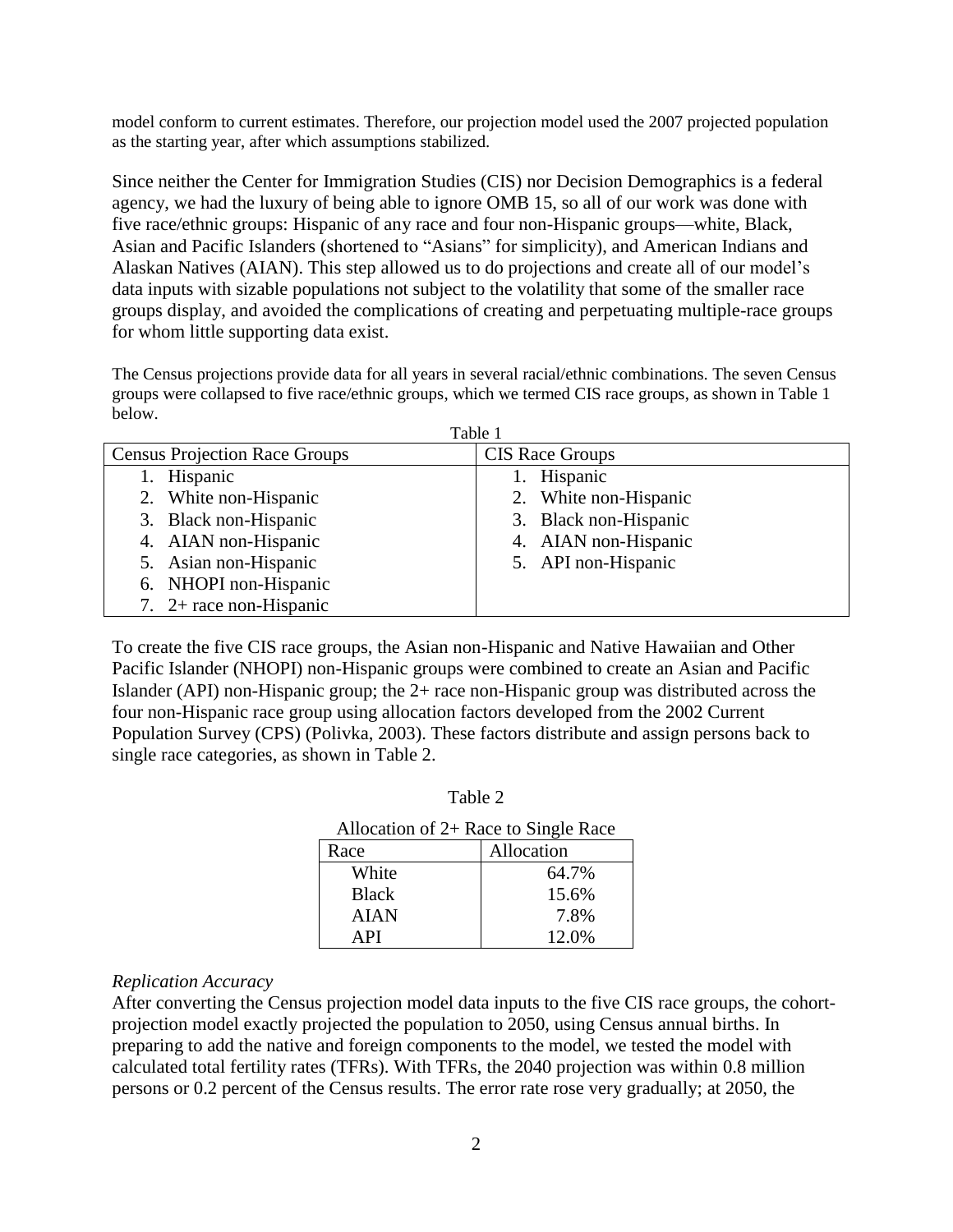calculation was off by 3.5 million or 0.6 percent from Census results. Slight error was introduced by the sex ratios of births, which did not perfectly follow the Census Bureau sex ratios. Since we lacked the exact ratios used by Census, Decision Demographics calculated an average sex ratio by CIS race, averaging by race the sex ratios implicit in the Census Bureau's projections over all projection years.

After matching the Bureau's outcomes for the five race groups, we created parallel programming paths for natives and immigrants. We then repeated the testing, using identical rates for both groups, and again were able to replicate the Bureau's outcomes. Next, we developed separate fertility rates for natives and immigrants and repeated the duplication of outcomes. Having successfully developed and tested the tool, we were now able to decompose the native and immigrant portions of the projections, employ distinct rates for natives and immigrants, and explore alternative projection outcomes. The discussion that follows offers more details in terms of separating immigrants and natives; the fertility, mortality, and immigration components of the project; and our plans for further developing this project.

### *Separating Immigrants and Natives in the Projections*

The first task was to separate natives and immigrants by race in the population base for the projections. As mentioned, the Bureau projections start with the 2000 population and move forward from there, but we used their 2007 "projection" as our base year. After allocating Census race groups into our five races by using a crosswalk of single race and multiple races from the 2002 CPS, we employed data from the 2006-2008 American Community Survey Public Use Microdata Sample (ACS PUMS) to separate natives from immigrants by age and race.

### *Development of CIS Race Groups from the ACS Public Use Data*

For the ACS-based tabulation of the native and foreign born shares by CIS race groups described above, as well as the TFR tabulations described below, the ACS PUMS data were adjusted to conform to the CIS race groups. Since the ACS PUMS are individual-level data, the allocation of persons of 2+ races in Census data to CIS race categories is somewhat different than when working with aggregate data. For each person who indicated belonging to more than one race group, the data record was replicated once for each race group named. These new records were weighted by dividing the original weight by the number of races the respondent indicated. For example, if a person responded that he or she was white, black, and Asian, three copies of the data record were made, each with a person level weight one-third of the original value.

The ACS PUMS data required two additional steps to allocate non-Hispanic persons of an "Other" race. First, multiple race persons who indicated one of their races as "Other" were allocated. If, for example, a person responded white and Other, then the undefined Other response was dropped. A small number of persons indicated they were of only one race which was "Other." These records were treated similarly to persons of multiple races except their weight was assigned proportionately to the existing race distribution. The proportions for this distribution were quite similar to the allocation factors used to distribute 2+ race persons in the aggregate data from the Census Bureau 2008 projection model. The exact allocation factors used were calculated from the ACS file independently for each ACS year.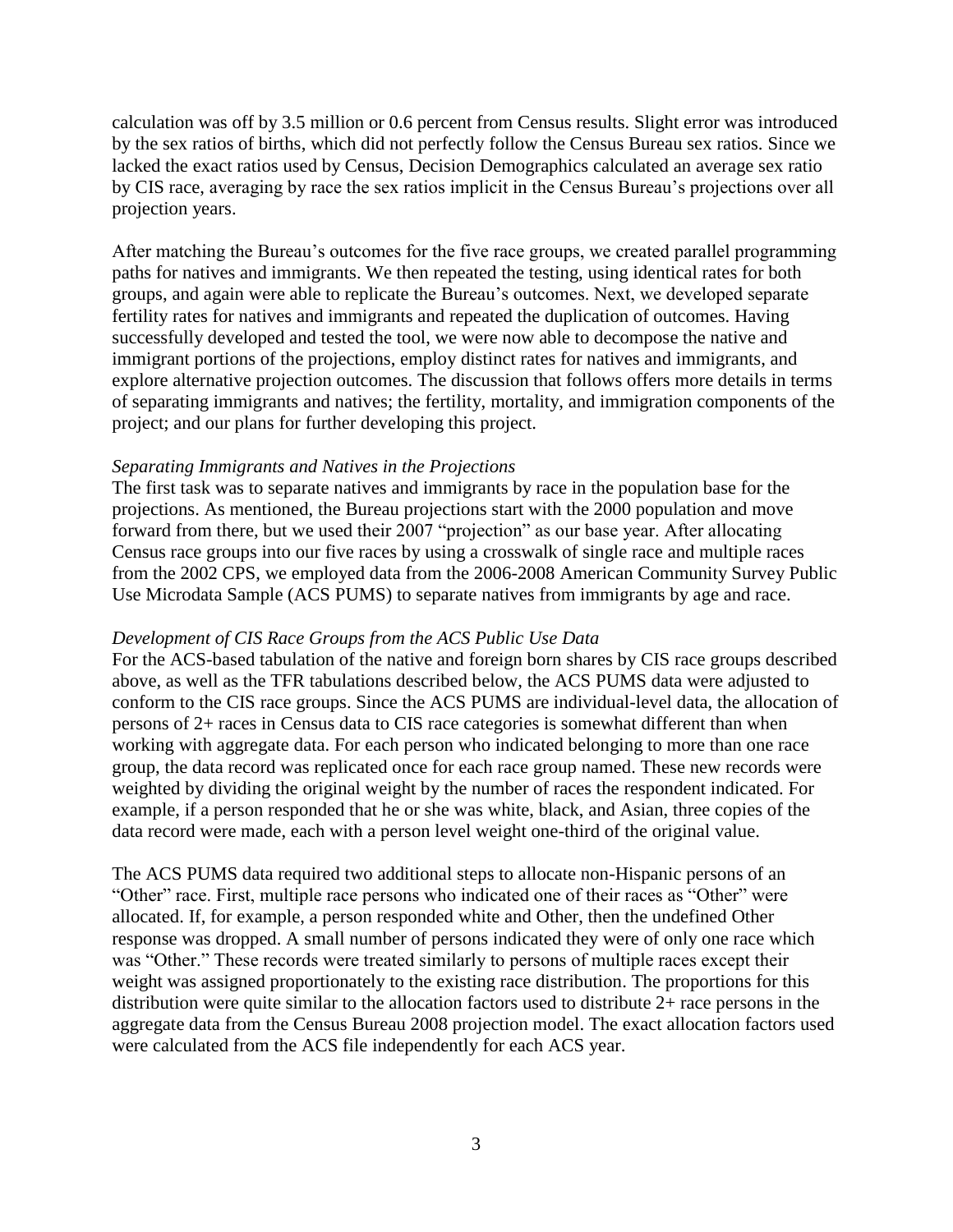### *Applying Native and Foreign Born Share Results from the ACS*

Figure 1 shows the percent of each race group that is foreign born by single years of age. The percent foreign born rises rapidly from age 0 through age 34 for Hispanics and Asians especially. Even among whites and blacks, with small foreign groups, there is a strong pattern—supported by very large samples—of increasing proportions of foreign born through age 34. The AIAN group is so small as to have fairly volatile percentages.





Therefore, as summarized in Table 3, for Hispanics, whites, blacks, and API, single year native and foreign born shares by sex were used up to age 34. For ages 35 to 85+, the native-foreign ratios for five year age groups were used. For the smaller AIAN group, all ratios were based on five year age groups by sex up to ages 70-74, beyond which the ratio for AIAN groups ages 75- 84 and 85+ were used. Application of these ratios successfully distributed the starting population into two groups, native born and foreign born.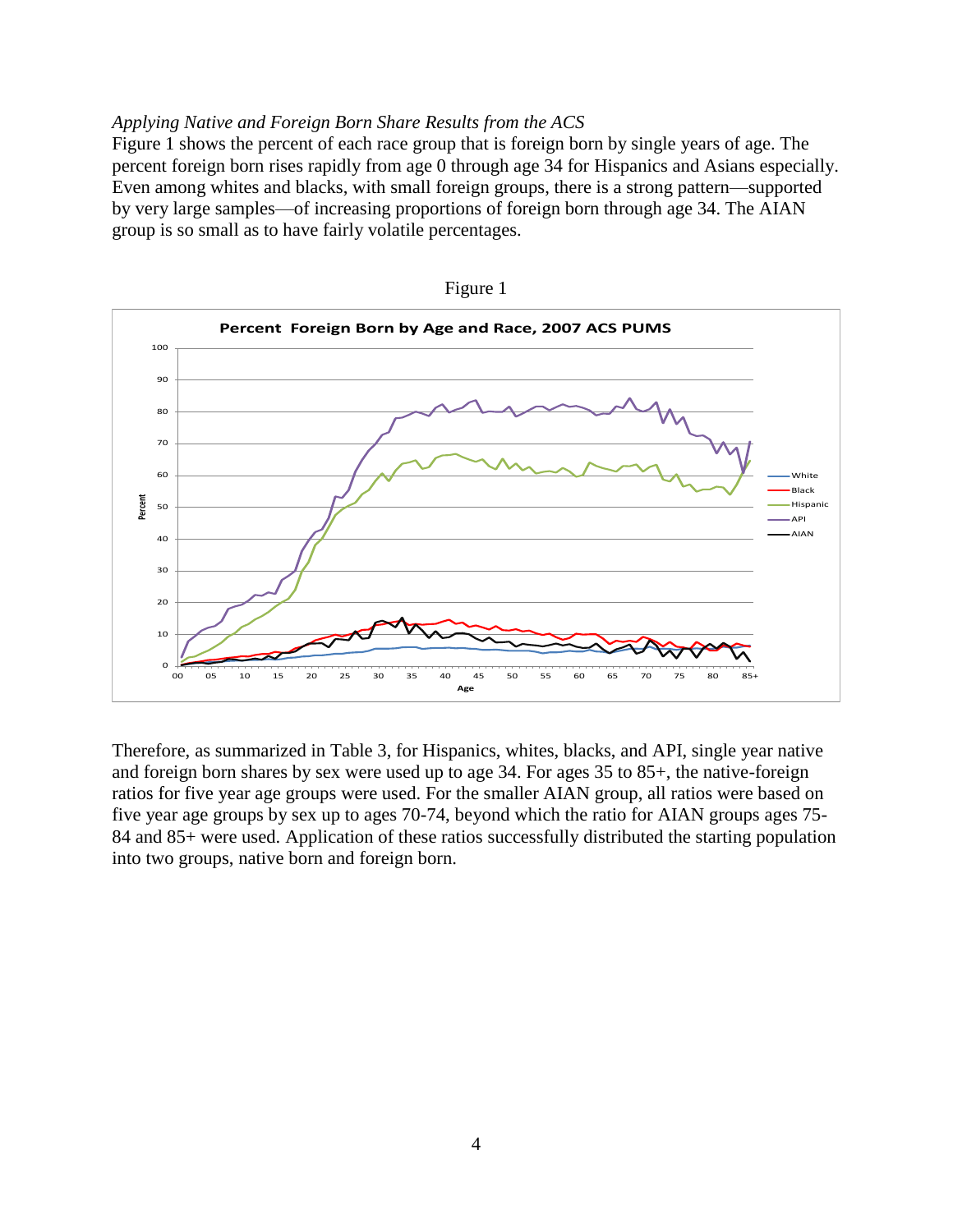#### Table 3

|          |          | Race-Group   |          |          |             |  |  |
|----------|----------|--------------|----------|----------|-------------|--|--|
|          | White    | <b>Black</b> | API      |          | <b>AIAN</b> |  |  |
| Age      | Non-Hisp | Non-Hisp     | Non-Hisp | Hispanic | Non-Hisp    |  |  |
| 0        |          |              |          |          |             |  |  |
|          | single   | single       | single   | single   |             |  |  |
|          | year     | year         | year     | year     | 5-year      |  |  |
| 34       |          |              |          |          |             |  |  |
| 35       |          |              |          |          |             |  |  |
|          | 5-year   | 5-year       | 5-year   | 5-year   | 5-year      |  |  |
| 74       |          |              |          |          |             |  |  |
| 75<br>84 | 5-year   | 5-year       | 5-year   | 5-year   | 10-year     |  |  |
| 85+      | Αll      | All          | All      | All      | All         |  |  |

### **Age Group Aggregation of the ACS for Native-Foreign Born Proportions**

### *Fertility*

We also employed ACS-PUMS data to develop separate fertility rates for immigrants and natives by race. The Census Bureau uses age-specific fertility rates (ASFRs) in its model, with special routines to deal with the model's addition of infants with multiple races; it went to some lengths to create assumptions about future fertility. Again, we chose to avoid the additional complications of projecting two-or-more race people. Total annual projected births by race are available, but because the Bureau could not provide ASFRs by race, we calculated Total Fertility Rates (TFRs). Although we did most of our analysis with ASFRs, and our projection model is written for ASFRs, our current work is based on using TFRs.

In developing our projection model and matching the Bureau projections, we first used the numbers of births and then created TFRs. When we employed the precise numbers, our projections matched exactly. When we used the TFRs, our projections drifted ever so slightly, something we attribute to the sex ratios employed, since differences did not appear until our initial group of female births went on to have children.

Having duplicated the Bureau's projections with TFRs for total race groups, we proceeded to analyze native and foreign fertility in the ACS in terms of ASFRs and TFRs; we also studied fertility by the number of years immigrants had been in the U.S., as shown in Figure 2.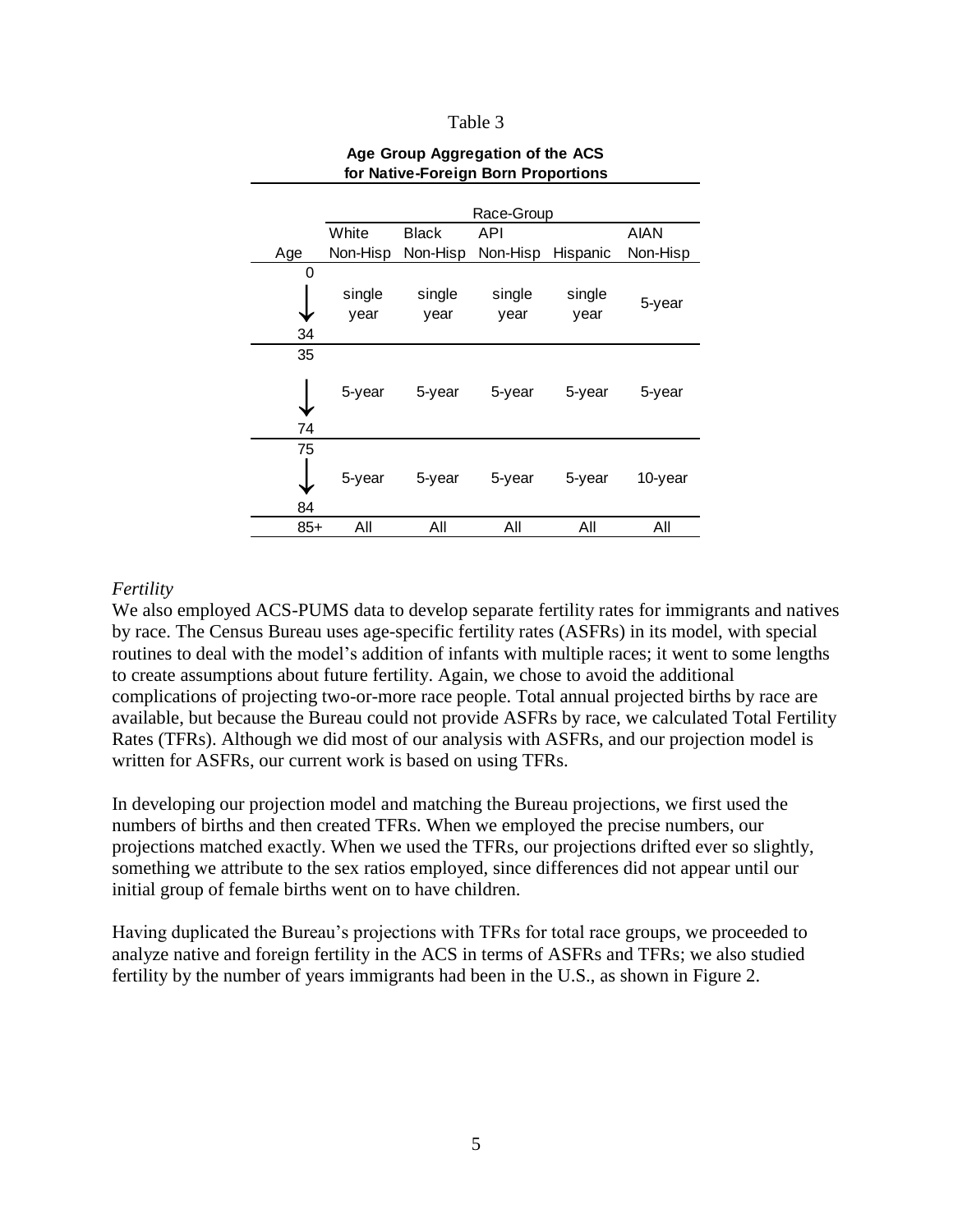



6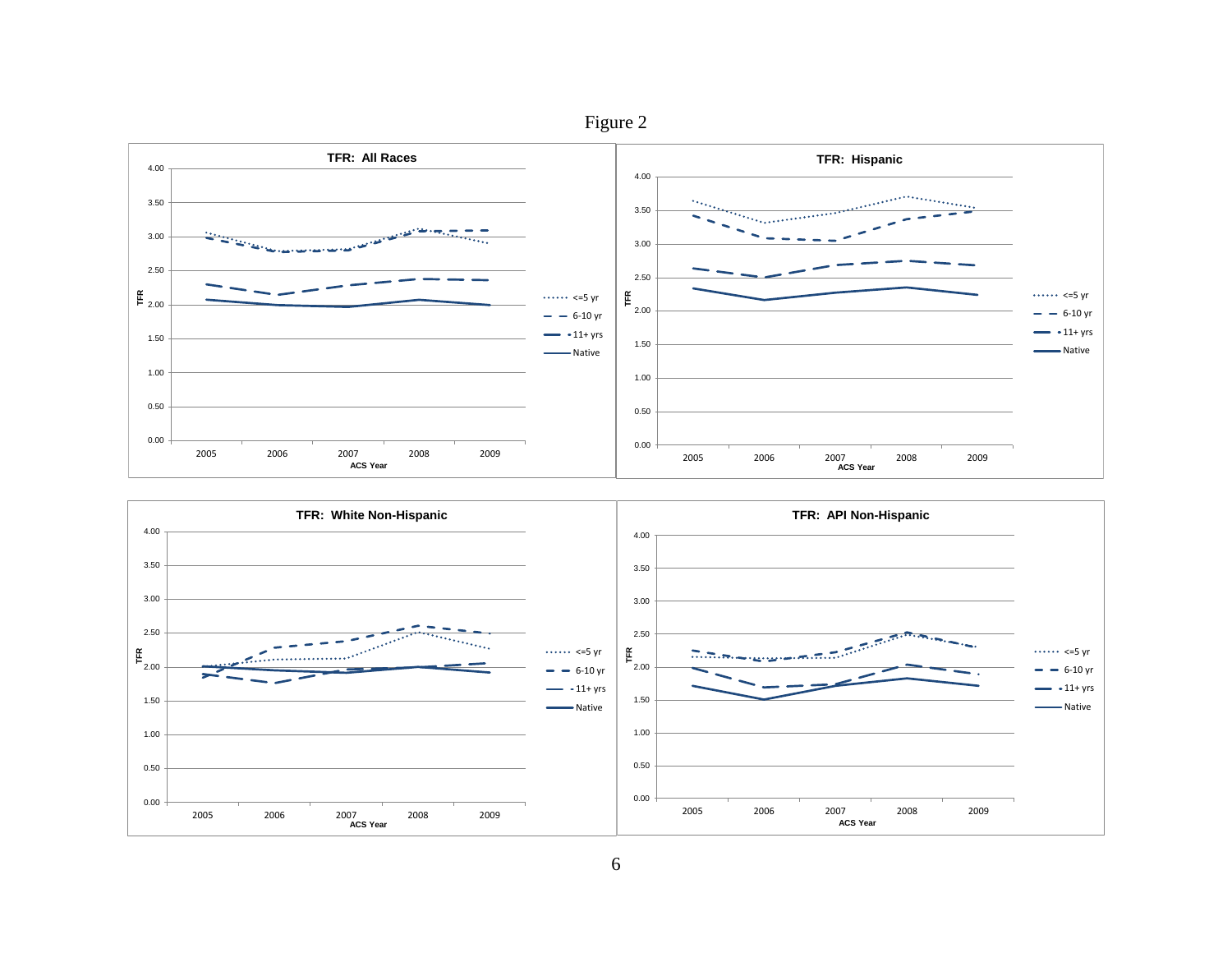Our projection model is set up to apply separate fertility to natives and immigrants, but all births go into the native population. Figure 2 appears to support that assumption generally, because the TFRs for immigrant groups tend to converge with those of natives over time. Although it is theoretically possible to vary fertility according to the number of years in the U.S., we opted for a simpler distinction between immigrants and natives only.

To develop the specific TFRs for our models, we used the time series of TFRs implicit in the Census Bureau's projections and applied native and foreign differentials from the total TFRs that we found in the 2006-2008 ACS by race. These differentials are shown in Figure 3.



Figure 3

Next, the ratio of native ACS TFR to overall ACS TFR was calculated for each race. Likewise, the ratio of immigrant TFR to overall TFR as reported in the ACS was calculated for each race. These resulting ratios, shown in Table 4, were then applied to the 2008 to 2050 projected TFR levels from the Census projections. For example for each year and race:

Immigrant TFR = Census Projection TFR \* (ACS Immigrant TFR/ACS Total TFR)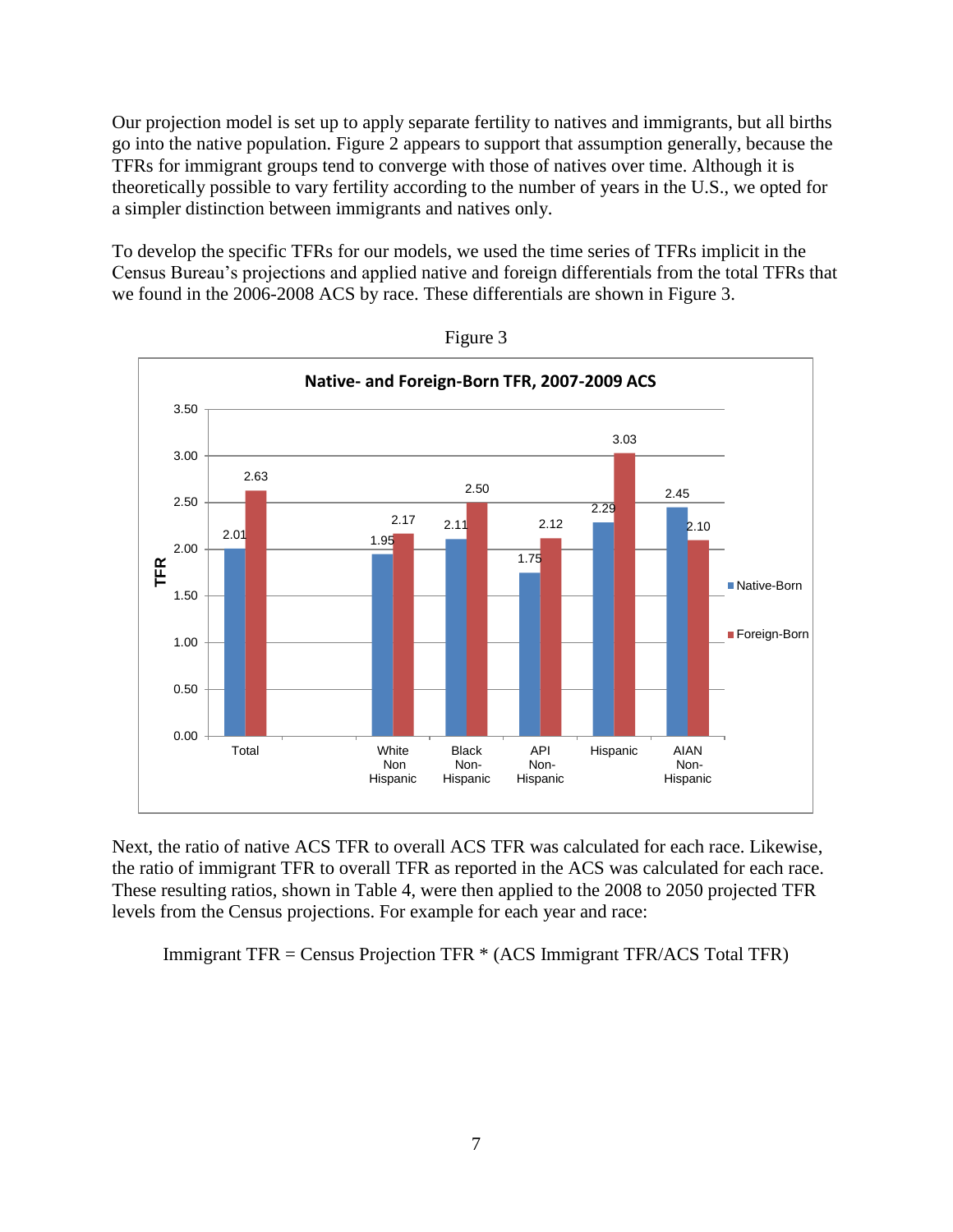|                           |                                     |             | Table 4 |                                 |             |
|---------------------------|-------------------------------------|-------------|---------|---------------------------------|-------------|
|                           |                                     |             |         | Adjustment                      |             |
|                           | 2007-2009 ACS Total Fertility Rates |             |         | Applied to Census Projected TFR |             |
|                           | Nativity                            |             |         |                                 |             |
|                           | Native                              | Foreign     |         | Native                          | Foreign     |
|                           | Born                                | <b>Born</b> | Total   | <b>Born</b>                     | <b>Born</b> |
| Total                     | 2.01                                | 2.63        | 2.12    |                                 |             |
| White Non Hispanic        | 1.95                                | 2.17        | 1.96    | $-1\%$                          | 11%         |
| <b>Black Non-Hispanic</b> | 2.11                                | 2.50        | 2.17    | $-3%$                           | 15%         |
| API Non-Hispanic          | 1.75                                | 2.12        | 2.01    | $-13%$                          | 5%          |
| Hispanic                  | 2.29                                | 3.03        | 2.63    | $-13%$                          | 15%         |
| <b>AIAN Non-Hispanic</b>  | 2.45                                | 2.10        | 2.44    | $0\%$                           | $-14%$      |

As a result, two TFR schedules were developed for the 2008 to 2050 projection period: one for native born women and one for foreign born women. Note that births to foreign born women are actually native births. Thus when female offspring of foreign born women reach their childbearing years themselves, the model employs native TFRs to estimate births to these women.

Once these distinct rates were established and employed in the projection model, only very small, iterative adjustments to the rates were needed to continue to conform to the original projections. Before adjustment, the projected population in 2050 was low by only 0.6 percent in 2050. The TFRs for natives and immigrants within each race were adjusted by the same factors in order to create the same number of births by race contained in the original projections. The Hispanic and Asian TFRs were adjusted up by a maximum of 4.5 percent in 2050, while white and black required less than 0.01 percent adjustments. Thus, we have taken advantage of the Census Bureau's work in forecasting fertility rates, but differentiated the immigrant and native components thereof. When we develop scenarios that vary the numbers of immigrants, this work ensures we will have the appropriate TFRs to apply to immigrants and natives.

#### *Mortality*

Although it was possible for our projection model to apply distinct mortality rates to natives and immigrants, we had no basis on which to calculate differential rates, so we applied the same rates to both groups. As a result, we likely underestimated mortality of immigrants, thus overestimated the immigrant forecasts somewhat. In order to calculate age-sex-race mortality rates from the data supplied by the Census Bureau, we collapsed their base populations and deaths by raceethnicity into our five groups and calculated new rates for every year.

#### *Immigration*

Immigration is the primary component that we seek to change and model in our scenarios. The projection model is built so that immigration assumptions can be easily adjusted to allow the model to quickly and easily assess the impact of legislation and other actions or events. In our current model, all net immigration is assumed to accrue to the immigrant side of the equation. We understand that this is by definition wrong, because the Census Bureau projections apply to the resident population, and there are native residents who enter and leave the country. The largest of these groups are in the armed services, but there are also Puerto Ricans, students,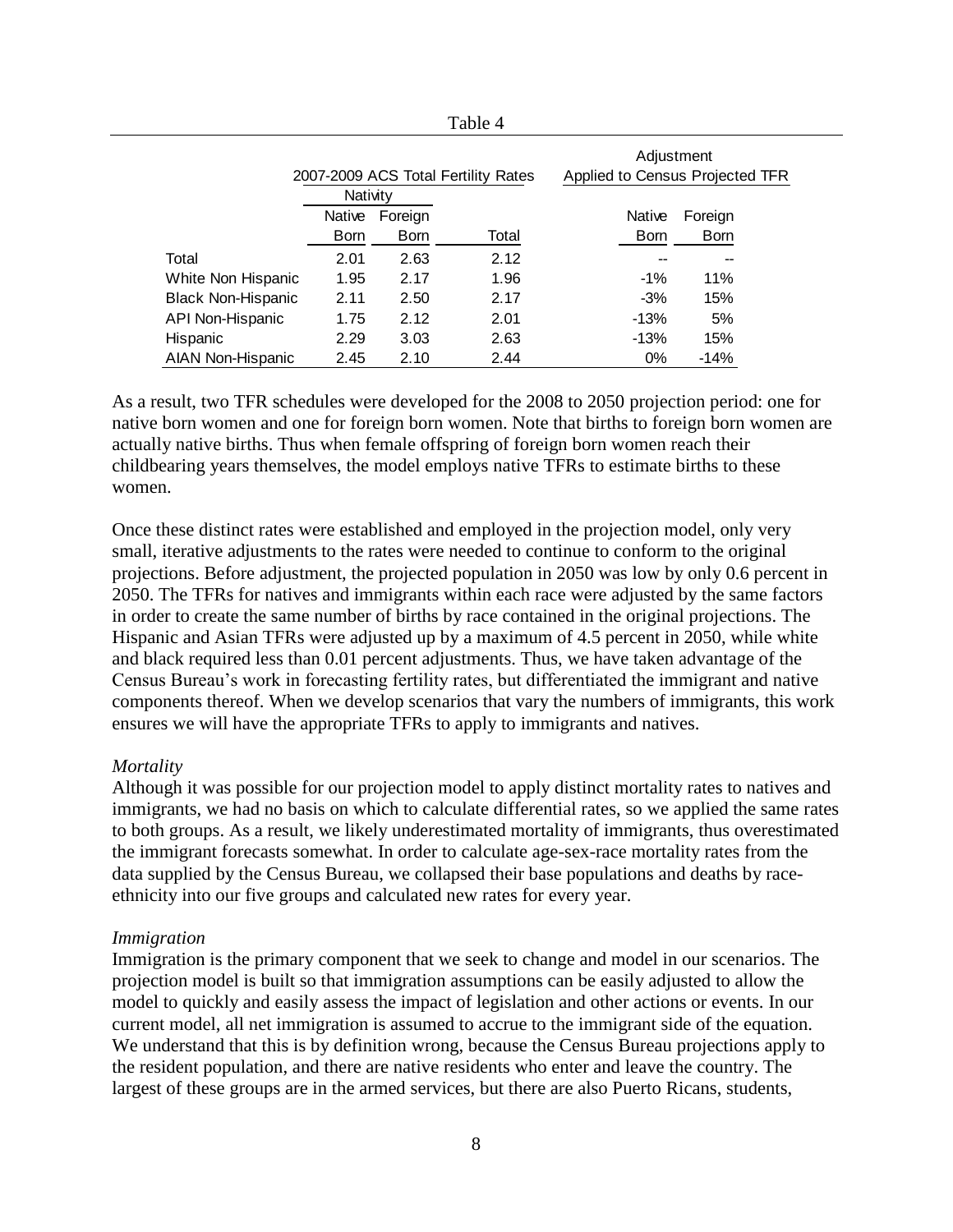people who move abroad to work, and retirees to other countries. Future work will address this issue.

Future work will also create more realistic scenarios for varying the immigration assumptions, including zero net migration. Like the 2008 Census Bureau projections, most zero migration assumptions simply zero out the net migration counts across the board. This pattern is very unlikely to occur. Among the more likely scenarios are that immigration policies or relative economic opportunity change, affecting selected groups of immigrants.

Another way to achieve zero net immigration is if the whole immigration distribution moves downward, leaving some groups with positive migration, while others cross into negative. The current immigration assumptions by single years of age, sex and race, show virtually all net immigration to the U.S. as positive with the exception of a few elderly groups who have virtually insignificant net out-migration. Future work will focus on creating the ability to adjust immigration in so the net across all ages is zero within a sex-race/ethic group yet positive and negative flows will still be present. This is a more realistic representation of how a zero net immigration situation would occur.

### *Results*

Figure 4 shows the projected size of the U.S. population in millions, from 2008 to 2050 under different immigration scenarios. The Census Bureau assumes in its projections net immigration of 1.3 million in 2008. This number rises steadily to 1.5 million by 2020, 1.7 million by 2030, and about 2 million by 2050. Between 2008 and 2050, cumulative net immigration (legal and illegal) is expected to be almost 71 million. The top line in the figure shows the size of the U.S. population assuming this level of immigration over the next 4 decades. The second line shows the effect if immigration were reduced by half of what the Bureau expects. Thus, the second line still assumes a steady increase in the number of new immigrants over the next 4 decades, but at only 50 percent of what is assumed in the top line. The bottom line assumes no immigration. The 103-million difference between the top and bottom lines represents the impact of immigration on population size.

These projections demonstrate that immigration makes for a much larger overall U.S. population and, of course, a more densely settled country. Another interesting finding is the continuing growth in the foreign-born population over the next half century (figures for the foreign born are shown in italics); our work represents one of the very few efforts to project the size of the foreign born. It may be worth noting that in about a decade the foreign born share of the U.S. population could surpass the all-time high of about 15 percent reached in 1890, if these projections prove to be correct.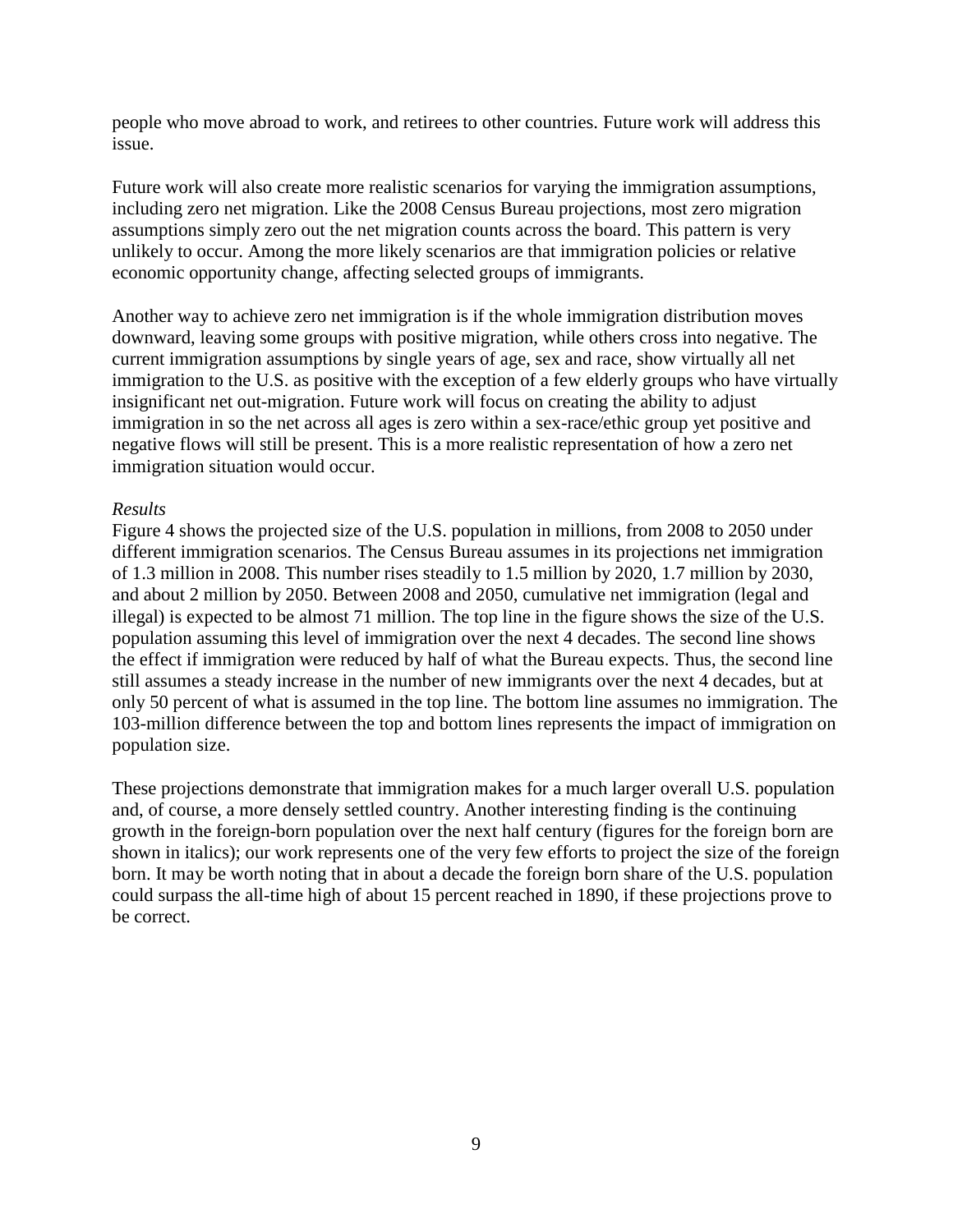



Figure 5 shows that the level of immigration makes relatively little difference to the share of the U.S. population that is of working age (16 to 65). Most demographers think in terms of dependence ratios. In the figure, we have converted the dependence ratio to the percentage that are of working age, as it is an easier concept for many audiences.



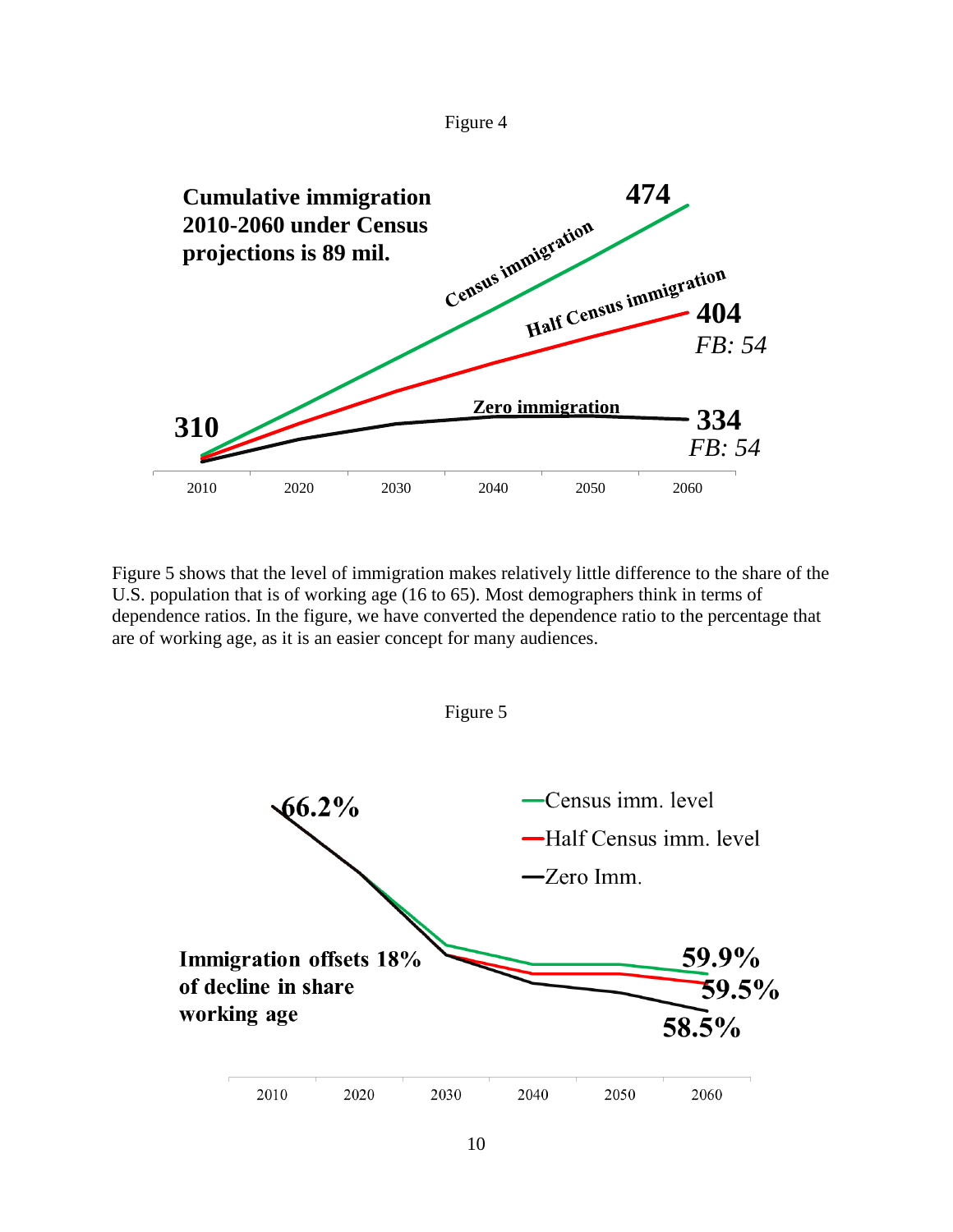Two conclusions can be drawn from these two figures: first, as is well known, the working-age share of the population will decline steeply, especially through 2030; second, the level of immigration makes very little difference to that decline. Net immigration of 71 million people over 42 years offsets only 14 percent of the decline in the working age share. In short, the impact of immigration on the share of the population that is comprised of potential workers is positive, but quite small. If we are concerned about the decline in workers, the figure indicates that we will have to look at policy solutions other than immigration to deal with the challenges associated with an aging society.

In Figure 6 we examine the issue of U.S. population stabilization, using net immigration and immigrant fertility from the Bureau's base line assumptions. This figure is of interest to those environmentalists who wish to stabilize the size of the U.S. population. It shows what happens under Census Bureau immigration levels, but with different native fertilities—e.g. sustained reductions of 25 percent, 50 percent, and 75 percent by 2025. A drop of 50% would result in possibly the world's lowest fertility; a 75% drop would be unprecedented.



Figure 6

The figure shows that even if native fertility were cut by 50 percent, creating a TFR of less than 1, the U.S. population would still grow under the current Census Bureau immigration level. A TFR of less than one child per woman by 2025 for the native born population seems unlikely in the extreme, and yet even this very low fertility cannot stabilize the U.S. population. What we can conclude from this figure is that if population stabilization is an important environmental goal, then the level of immigration would have to be addressed.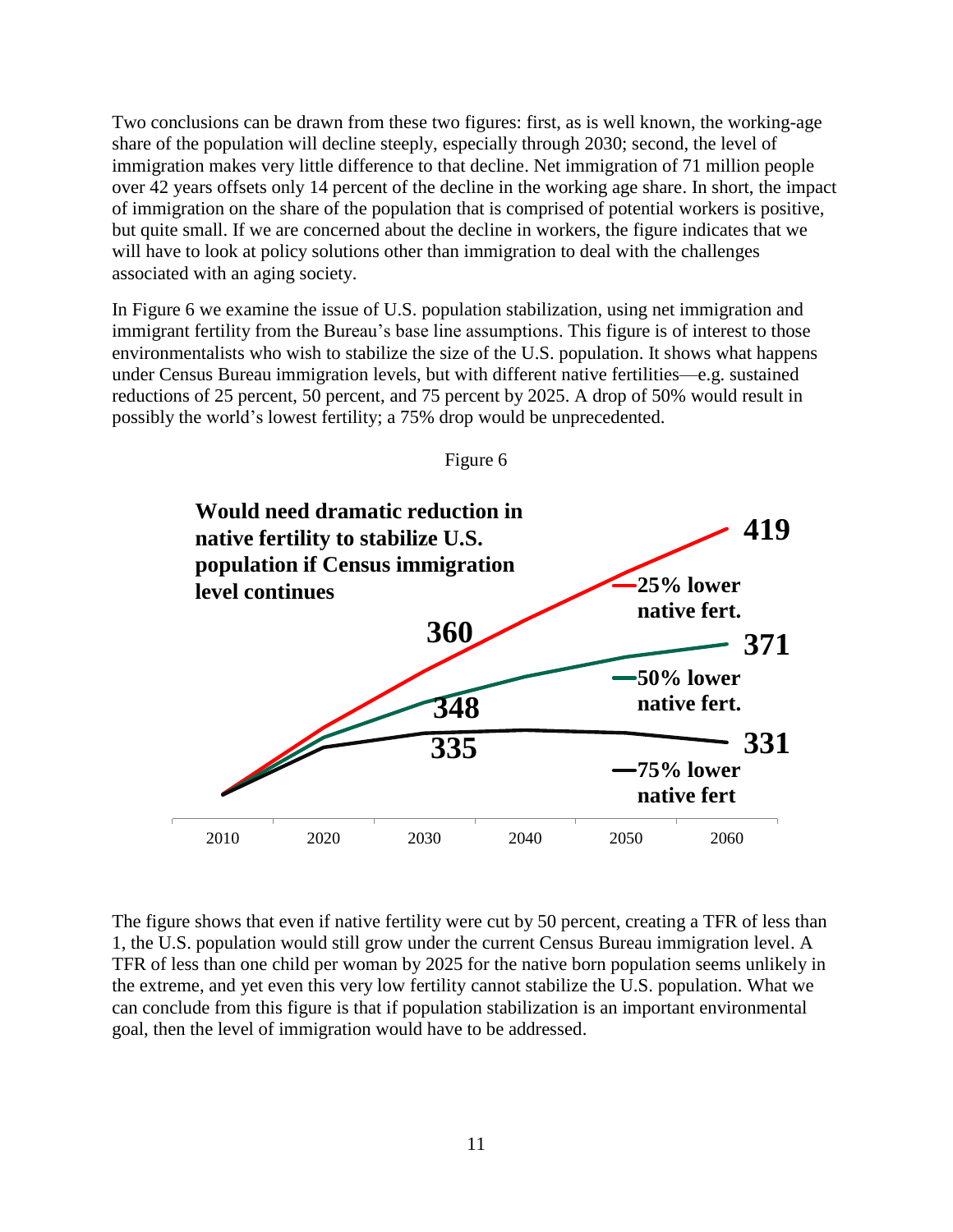### *Conclusion and Future Work*

Our examination of the Census Bureau projections allows for many possible avenues of analysis. One of the interesting things we have already found is that immigration accounts for most future U.S. population growth. Moreover, if immigration continues at the level the Census Bureau expects, it would not be possible to stabilize the U.S. population even if native fertility were dramatically lower. We can also say that immigration has a positive, but small impact on the share of the population that is of working age.

There are many other issues that can be explored with our model. For example, we can project the size of the school-age population as well the racial and ethnic composition of the population. Since social measures like poverty or educational attainment are correlated with variables such as age, gender, race, and ethnicity we might be able to use our projections to speculate about the impact of immigration on educational composition of the U.S. labor force or the poverty rate. In our view there are an almost unlimited number of academic and policy questions for which our model can provide insight.

In term of future model technical development, aside from working to create more realistic assumptions for the zero net migration scenario, plans include adapting the model with published 2010 Census population as the starting point, the incorporation of the forthcoming Census Bureau projections based on 2010, conducting regular updates, and possibly performing state projections with immigrant-native distinctions.

### **References**

U.S. Census Bureau (2008). *United States Population Projections by Age, Sex, Race, and Hispanic Origin: July 1, 2000-2050.* <http://www.census.gov/population/www/projections/2008projections.html> Accessed Jan 11, 2012.

Polivka, Anne (2003)*. Methodologies for Maintaining Data Comparability for the Current Population Survey: One Year Into the Implementation of the 1997 Race and Ethnicity Standard.*  U.S. Bureau of Labor Statistics. Unpublished version of Table 3 showing all ages. Paper presented at the American Statistical Association's Joint Statistical Meetings in San Francisco, CA August 5, 2003.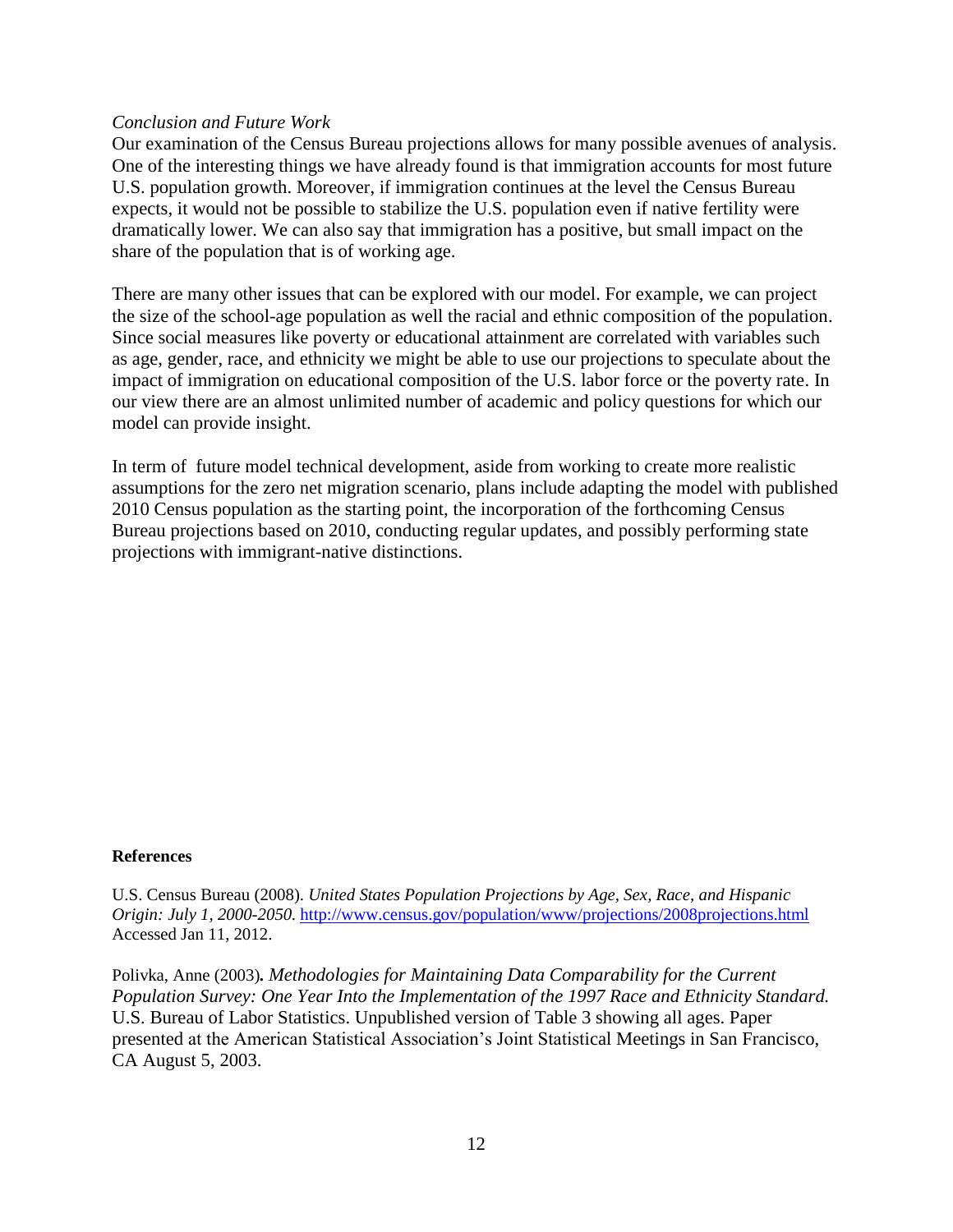## Evaluating the Role of Immigration in U.S. Population Projections

Stephen Tordella Steven CamarotaTom Godfrey Nancy Wemmerus

May 3, 2012



Center for Immigration Studies



**DECISION DEMOGRAPHICS**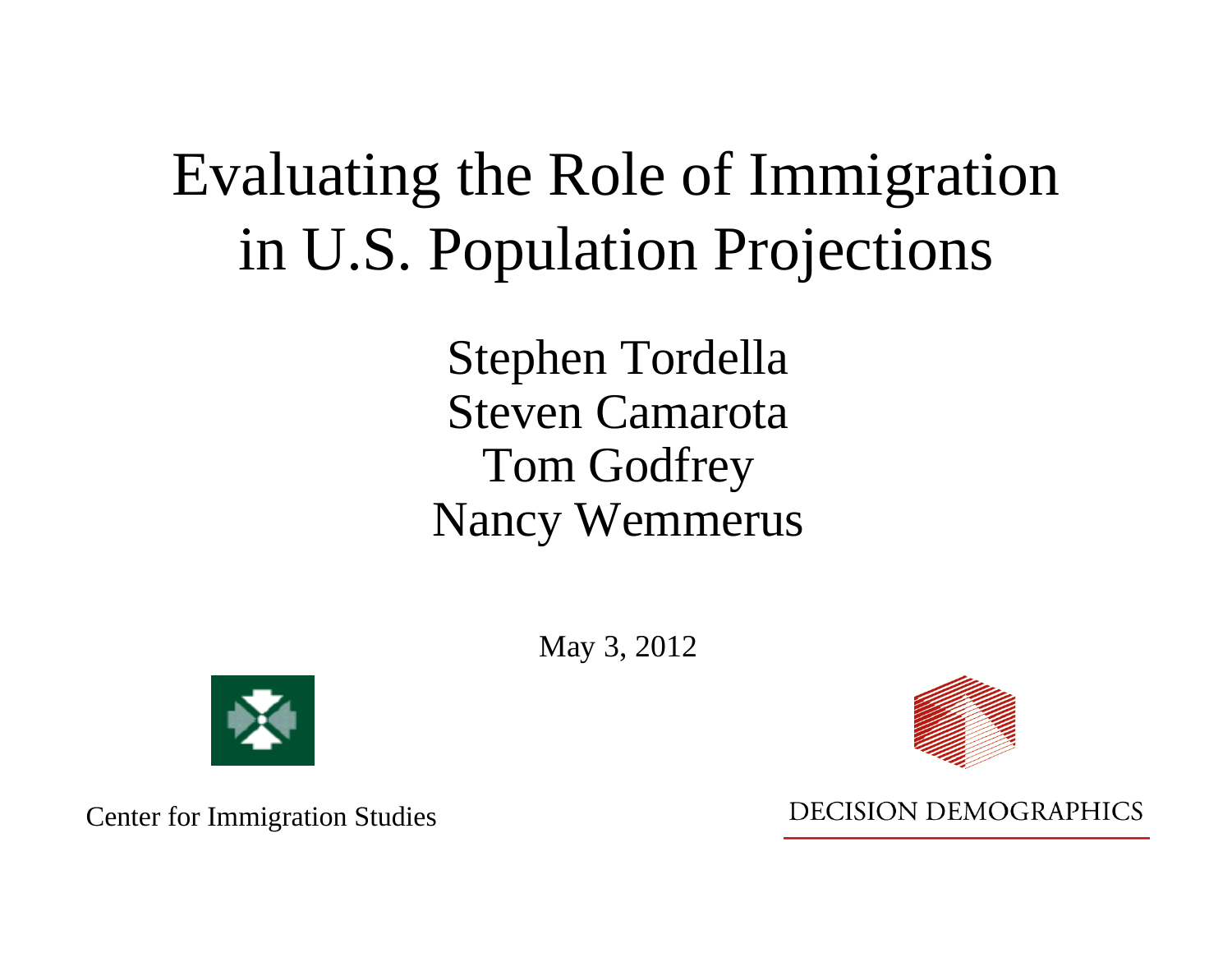# Goals

- Project to 2100 by single years of age and single calendar year
- Track immigrants separately
- Evaluate role of immigration in official U.S. population projections
- Create tool to model immigration outcomes of legislative and other actions



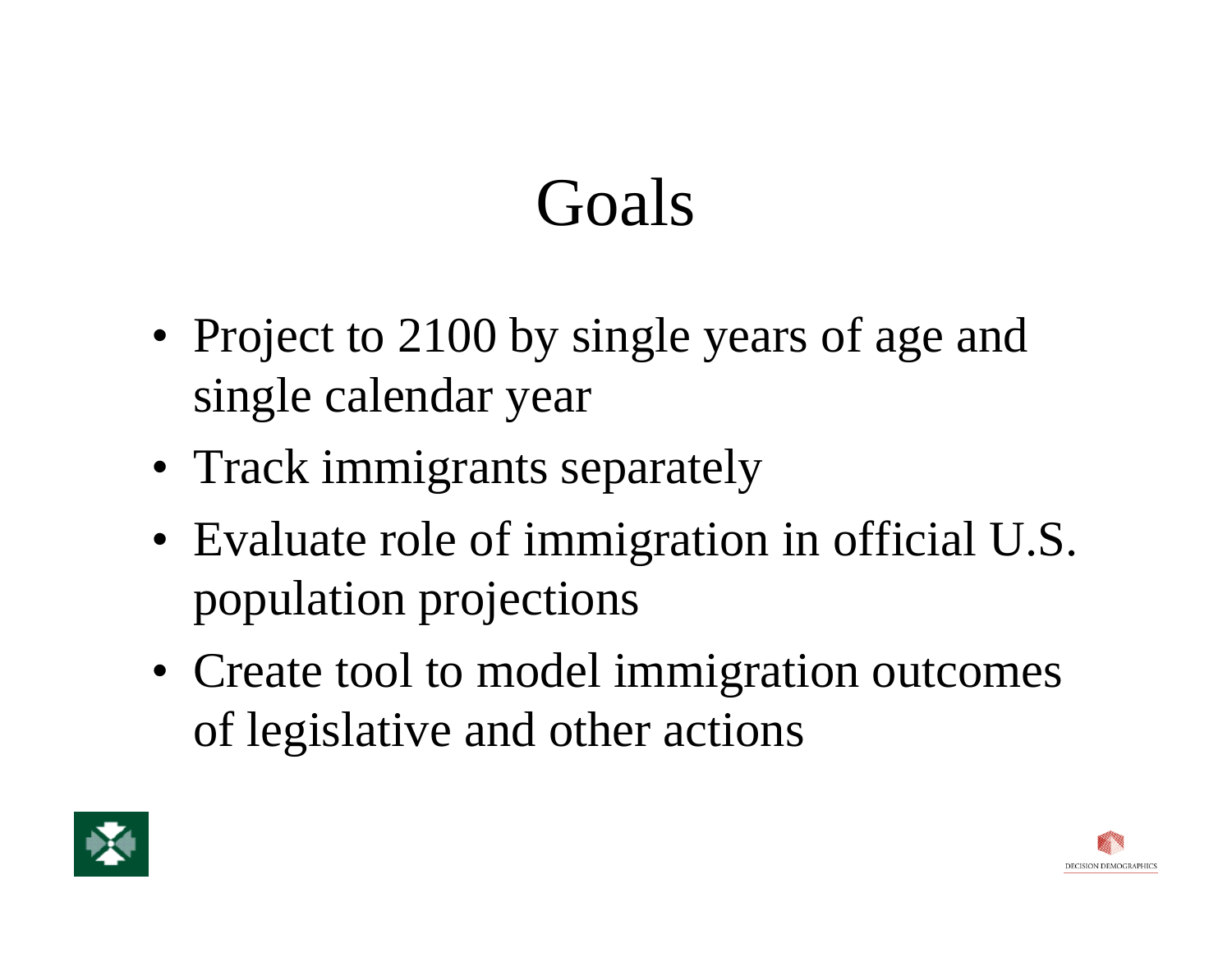# Three Step Process

- Replicate 2008 Census Bureau projections
- Separate immigrants and natives by race
- Develop parallel models for immigrants and natives



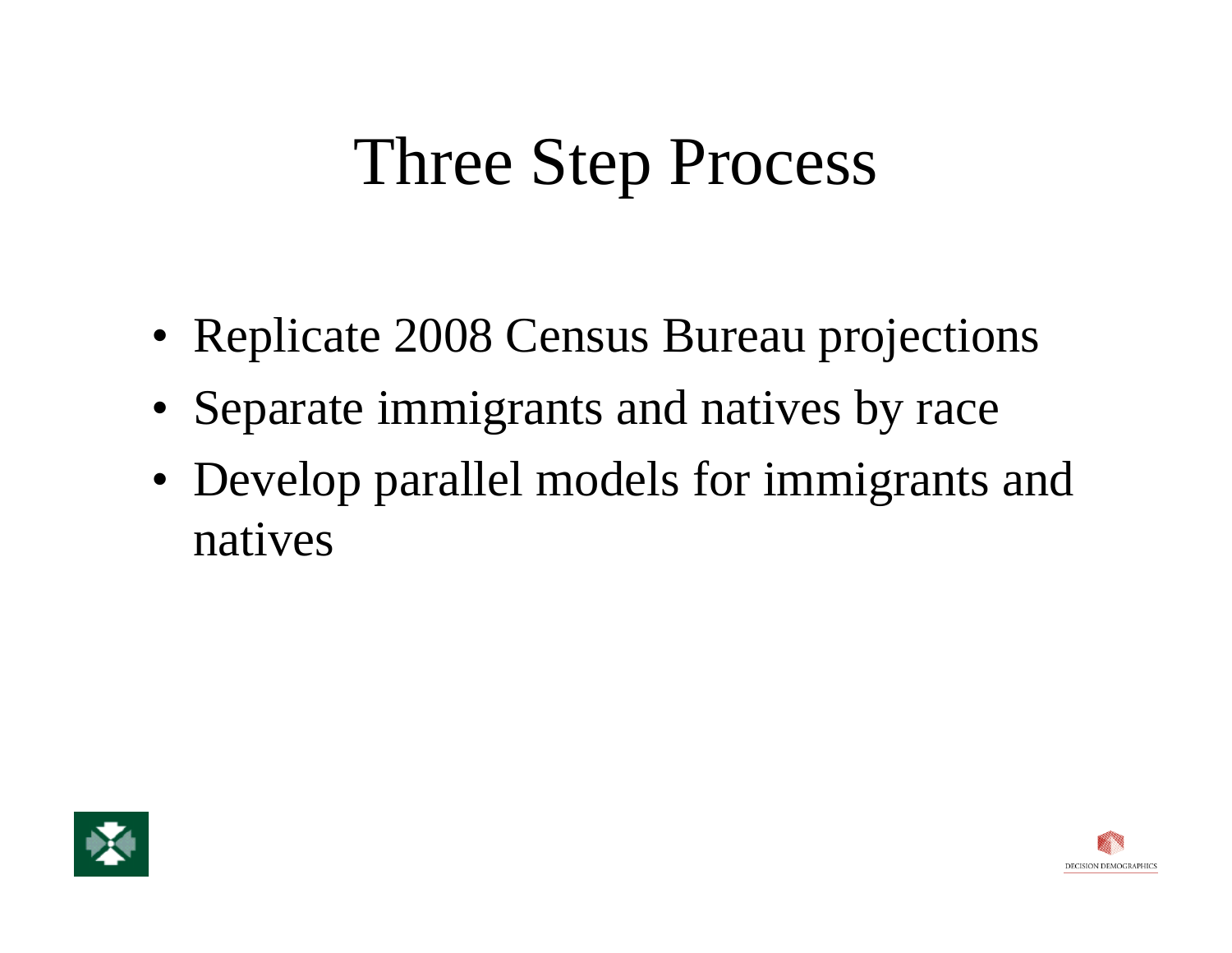# Reverse Engineer Census Model

- Census Bureau provided components to 2050
- We assembled annual data by age, sex, race
	- Population counts from published projections
	- Net immigration counts
	- Total births, not by age of mother—backed out TFRs and sex ratios
	- Deaths—backed out mortality rates



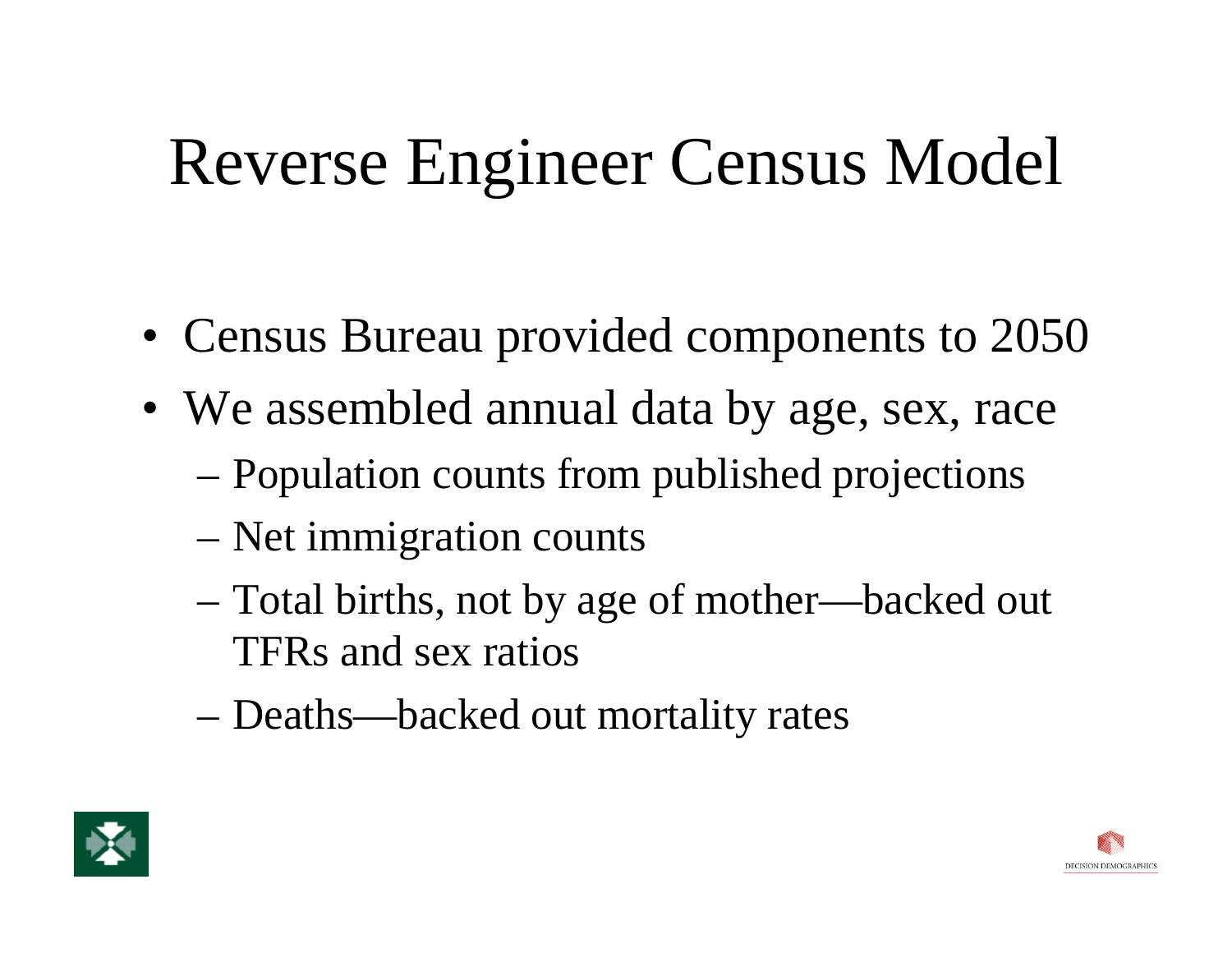# Replication Accuracy

- Before splitting immigrants and natives our model matches published 2008 projections exactly out to 2050
- We calibrated our TFR-based model by nativity to come within 0.8 million people in 2040 and 3.5 million in 2050
- Small differences due to sex ratio at birth



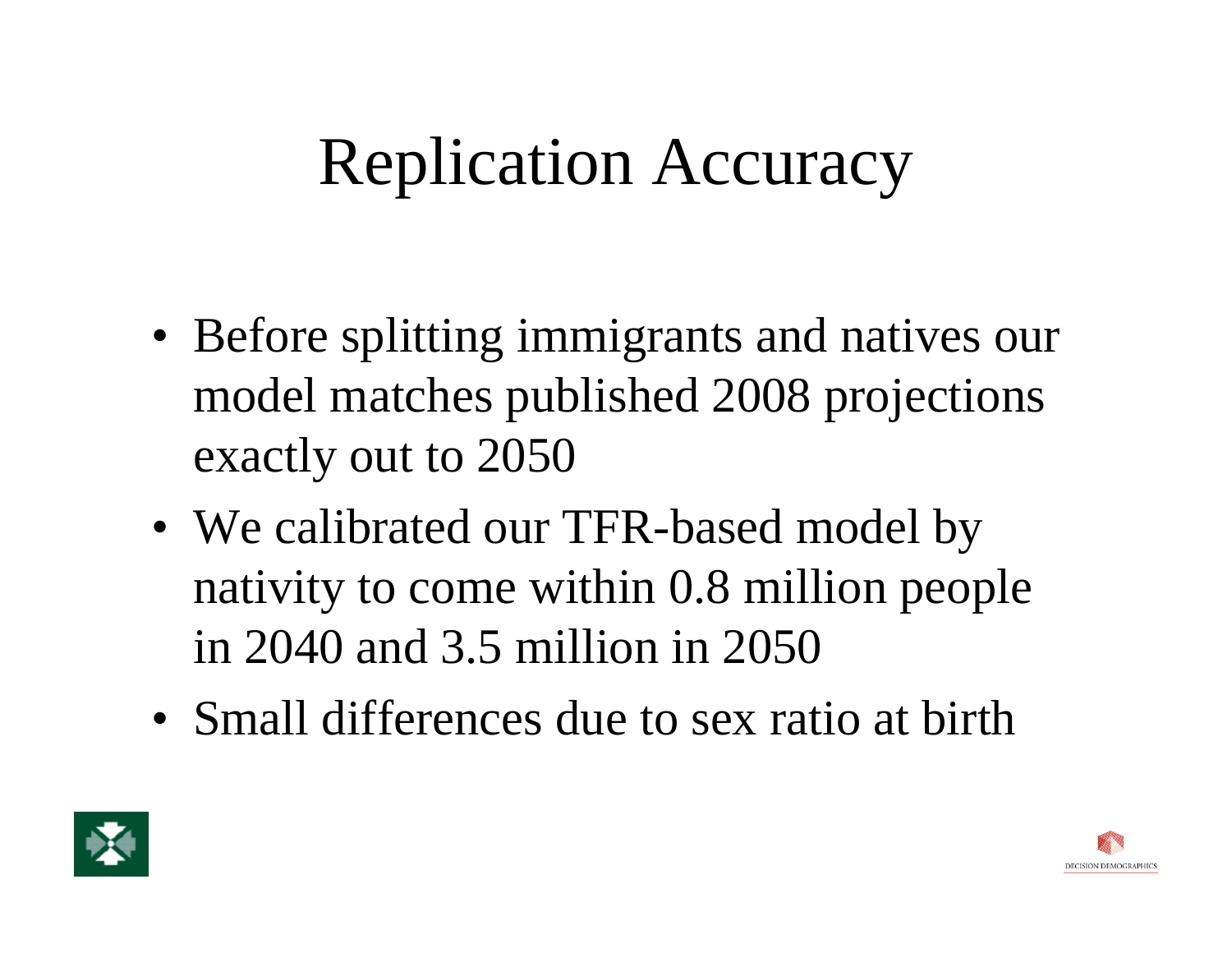# Race-Ethnic Categories

- Not being limited by OMB 15, we employed 5 race/ethnic groups by nativity **:**
	- White non-Hispanic
	- Black non-Hispanic
	- American Indian & Alaskan Natives (AIAN)
	- Asian and Pacific Islanders (API)
	- Hispanic of any race



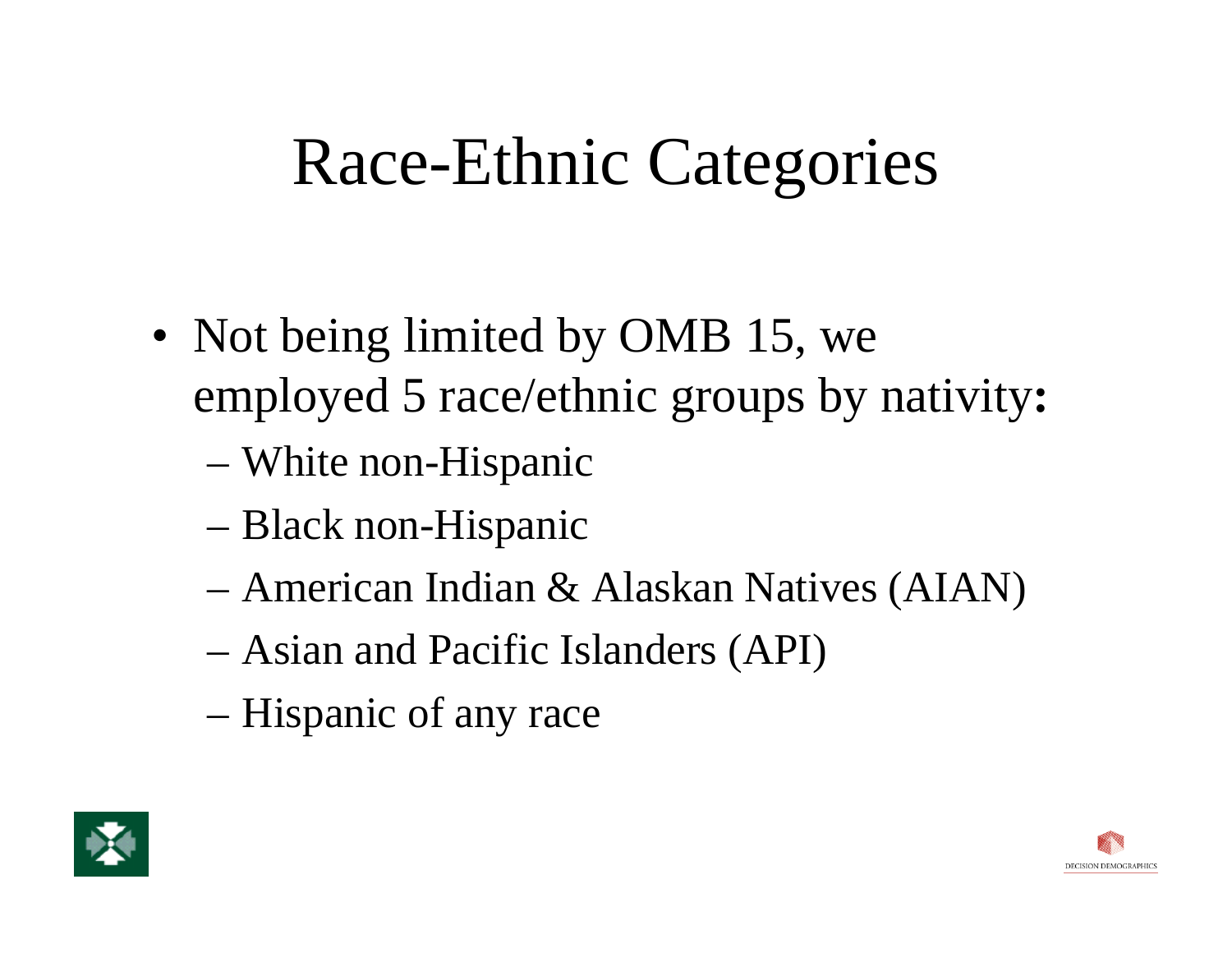# 2+ Race Distribution Factors





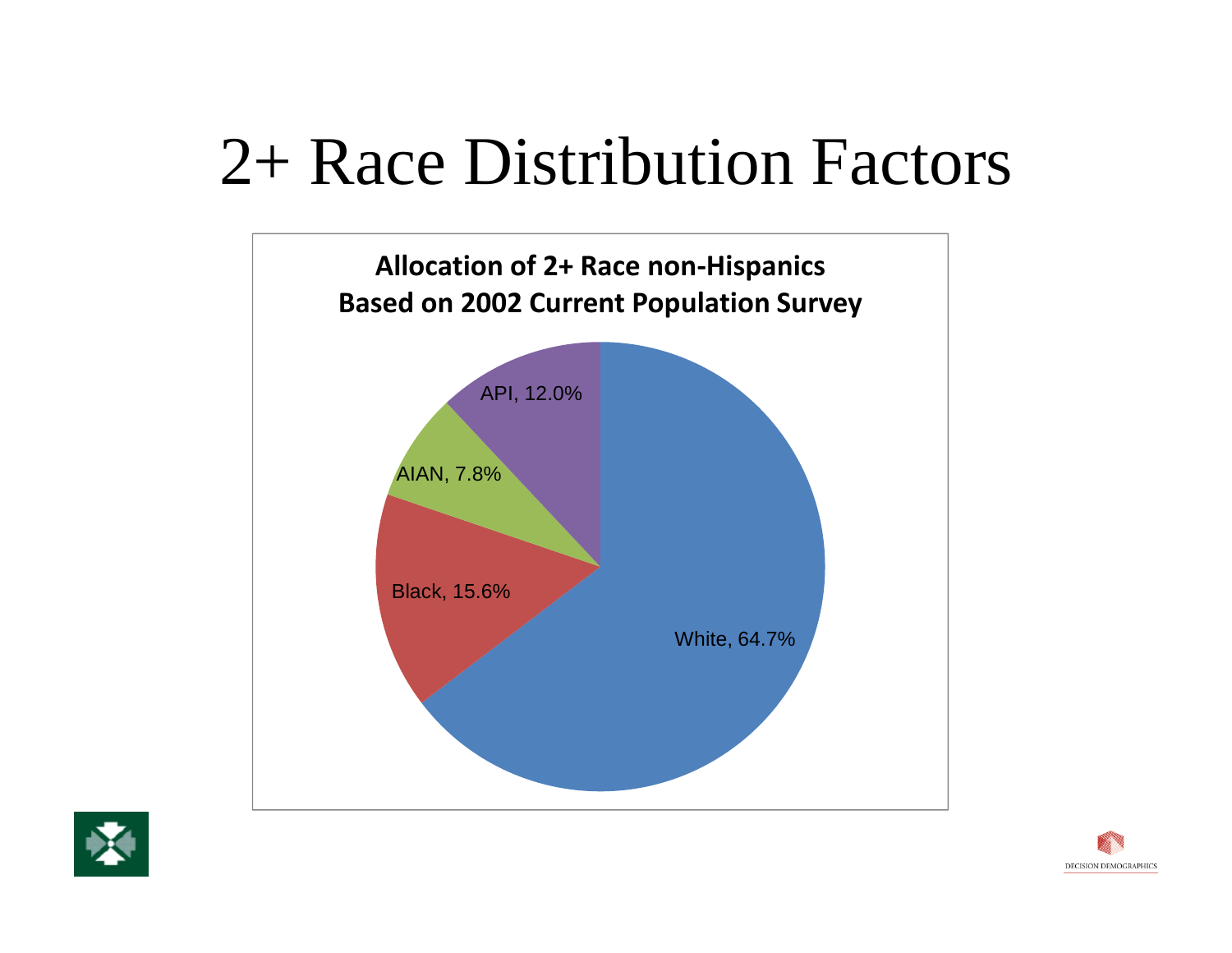# ACS used to Divide Natives and Immigrants in Starting Population

- Combine 2006-2008 ACS PUMS
- Derive five race/ethnic groups
- Split records of those with 2+ races, assigning equal portions of original weight
- Allocate "Other" race following Census Bureau conventions



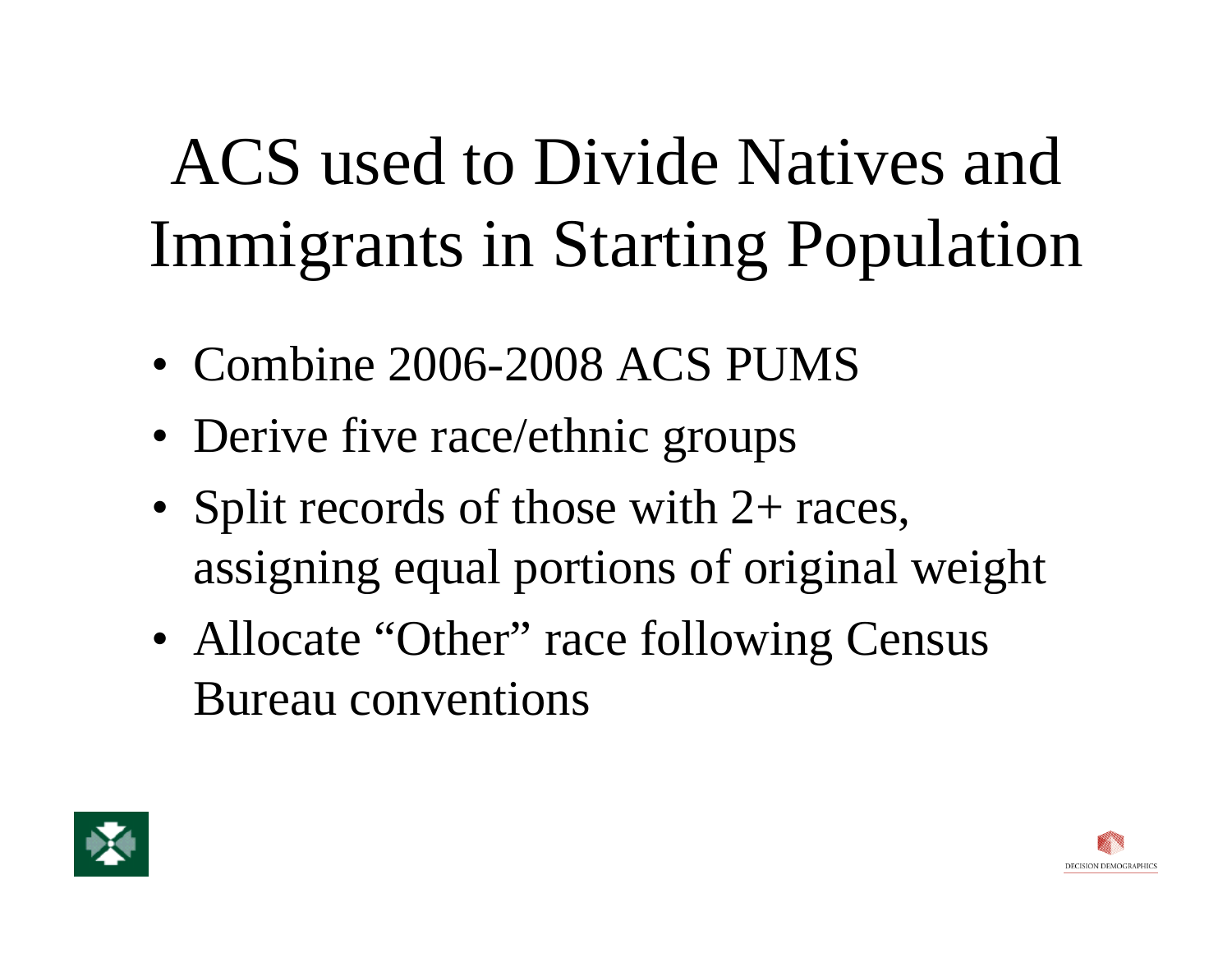

DECISION DEMOGRAPHICS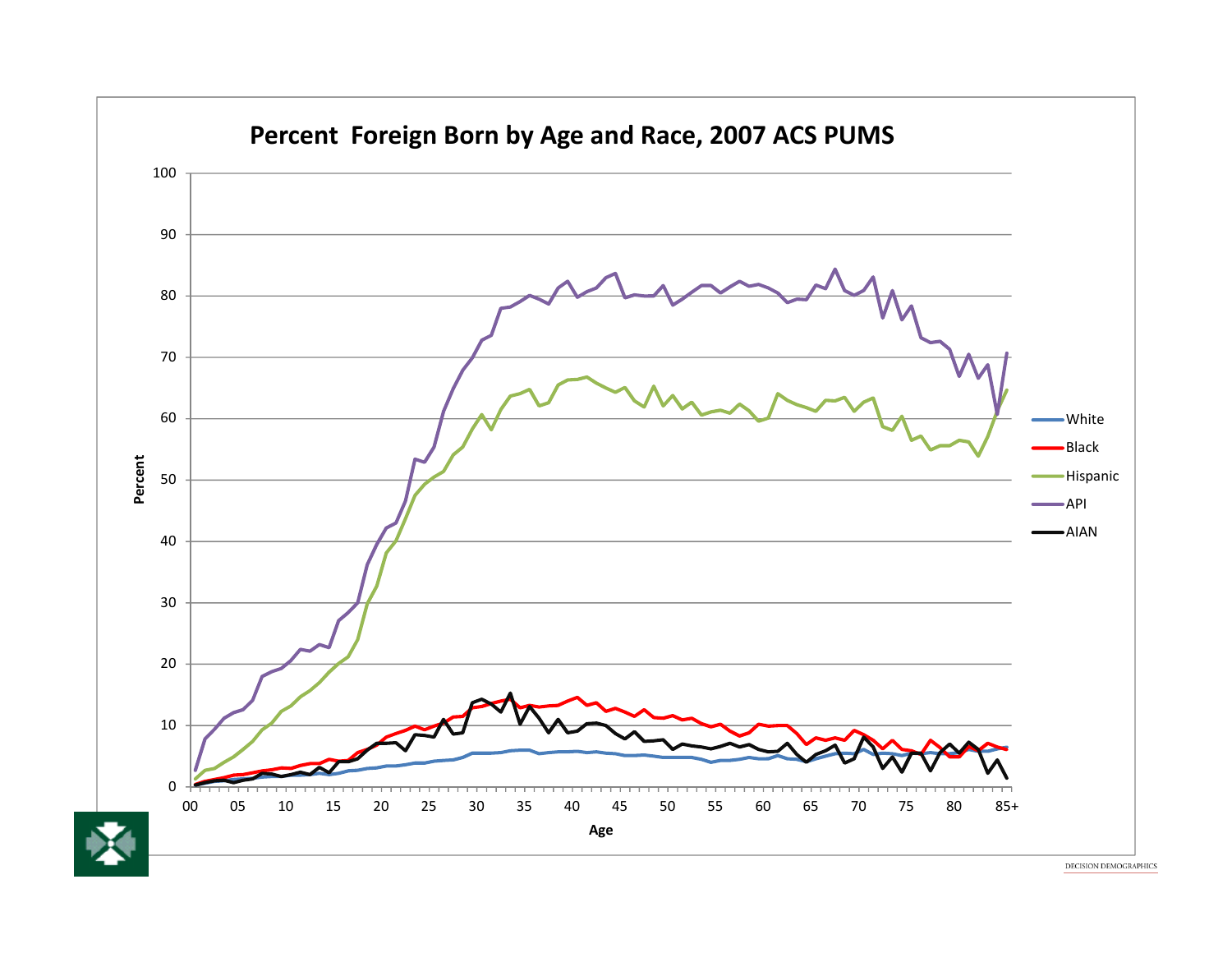### **Age Group Aggregation of the ACS for Native-Foreign Born Proportions**

|       | Race-Group |              |            |          |             |
|-------|------------|--------------|------------|----------|-------------|
|       | White      | <b>Black</b> | <b>API</b> |          | <b>AIAN</b> |
| Age   | Non-Hisp   | Non-Hisp     | Non-Hisp   | Hispanic | Non-Hisp    |
| 0     |            |              |            |          |             |
|       | single     | single       | single     | single   |             |
|       | year       | year         | year       | year     | 5-year      |
| 34    |            |              |            |          |             |
| 35    |            |              |            |          |             |
|       | 5-year     | 5-year       | 5-year     | 5-year   | 5-year      |
| 74    |            |              |            |          |             |
| 75    |            |              |            |          |             |
|       | 5-year     | 5-year       | 5-year     | 5-year   | 10-year     |
| 84    |            |              |            |          |             |
| $85+$ | All        | All          | All        | All      | All         |

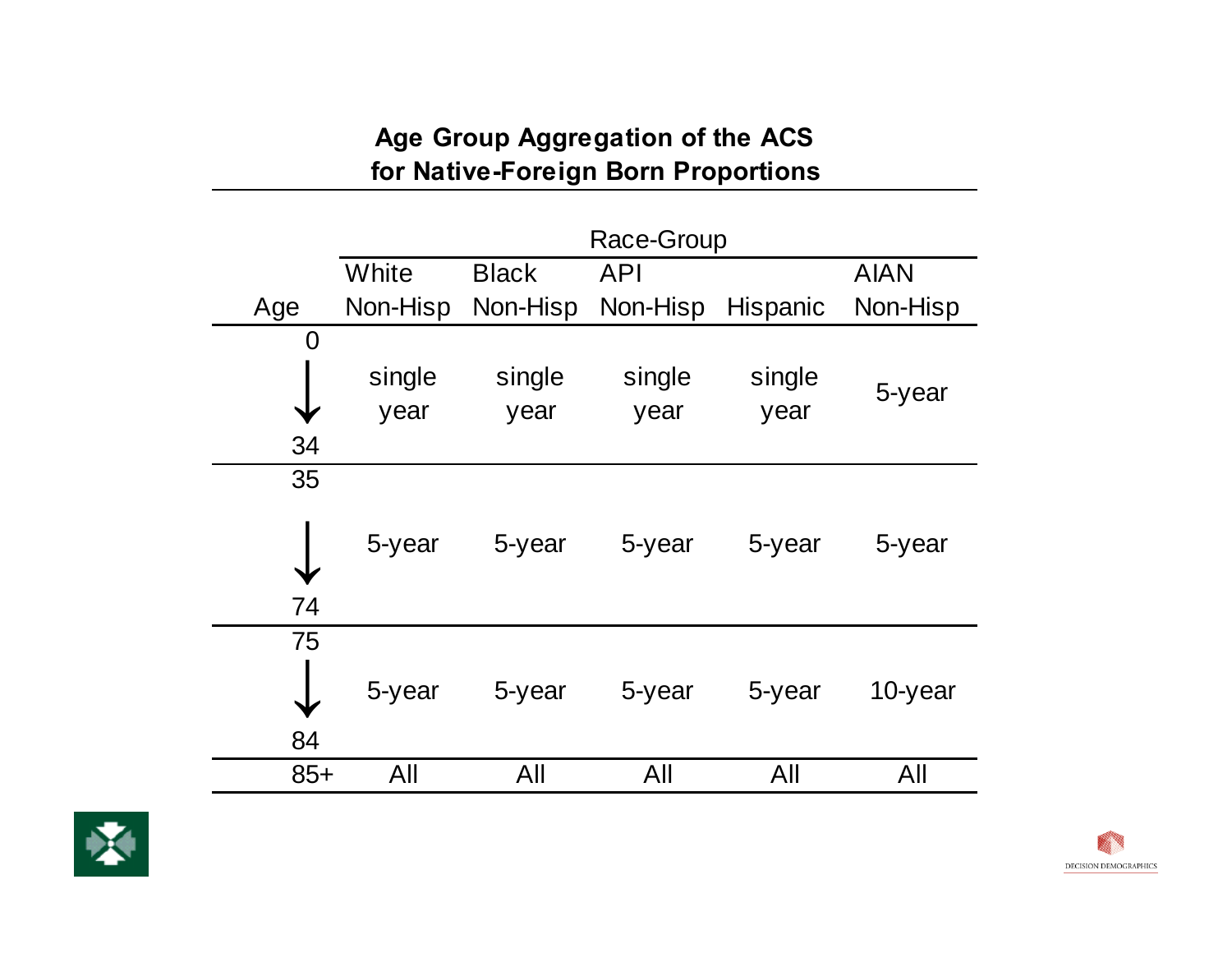# Native & immigrant assumptions

- Add all projected net immigrants to the immigrant side of model
- Apply differential birth rates developed with ACS analysis
- Conform to the same total births by race
- Assign all births to the native population



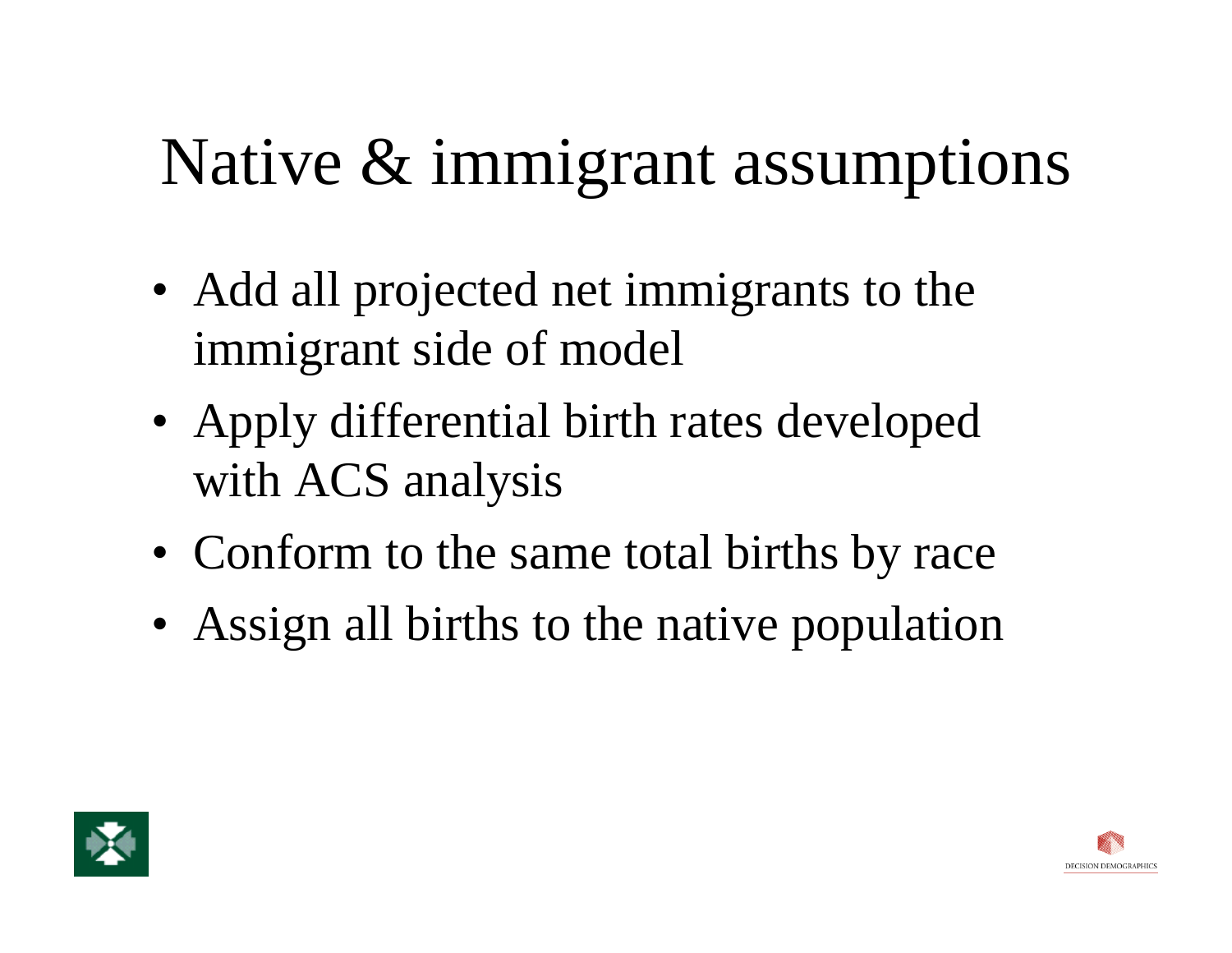

DECISION DEMOGRAPHICS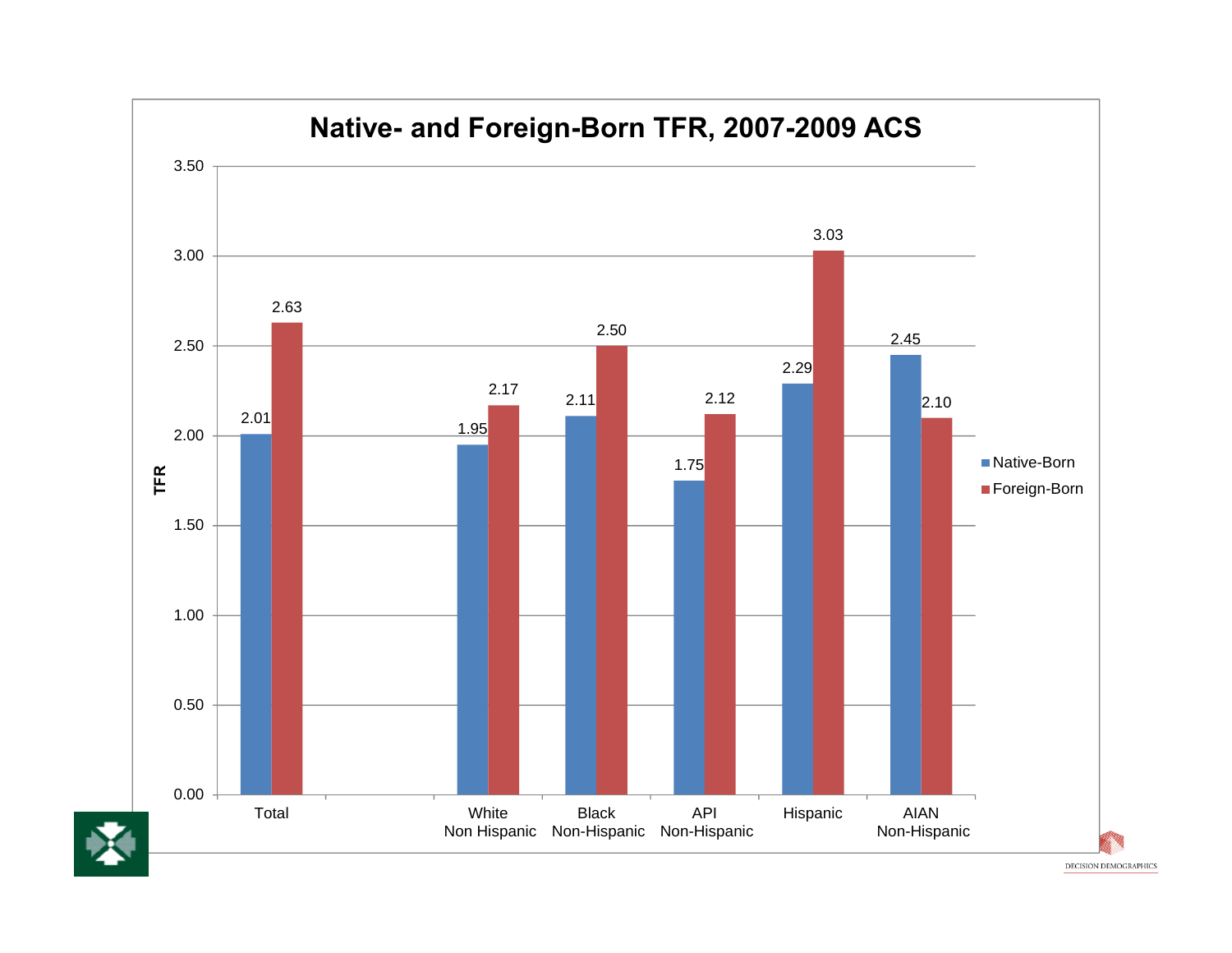|                           |                 |             |                                     | Adjustment                             |             |  |
|---------------------------|-----------------|-------------|-------------------------------------|----------------------------------------|-------------|--|
|                           |                 |             | 2007-2009 ACS Total Fertility Rates | <b>Applied to Census Projected TFR</b> |             |  |
|                           | <b>Nativity</b> |             |                                     |                                        |             |  |
|                           | <b>Native</b>   | Foreign     |                                     | <b>Native</b>                          | Foreign     |  |
|                           | <b>Born</b>     | <b>Born</b> | Total                               | <b>Born</b>                            | <b>Born</b> |  |
| Total                     | 2.01            | 2.63        | 2.12                                |                                        |             |  |
| <b>White Non Hispanic</b> | 1.95            | 2.17        | 1.96                                | $-1\%$                                 | 11%         |  |
| <b>Black Non-Hispanic</b> | 2.11            | 2.50        | 2.17                                | $-3%$                                  | 15%         |  |
| <b>API Non-Hispanic</b>   | 1.75            | 2.12        | 2.01                                | $-13%$                                 | 5%          |  |
| <b>Hispanic</b>           | 2.29            | 3.03        | 2.63                                | $-13%$                                 | 15%         |  |
| <b>AIAN Non-Hispanic</b>  | 2.45            | 2.10        | 2.44                                | $0\%$                                  | $-14%$      |  |



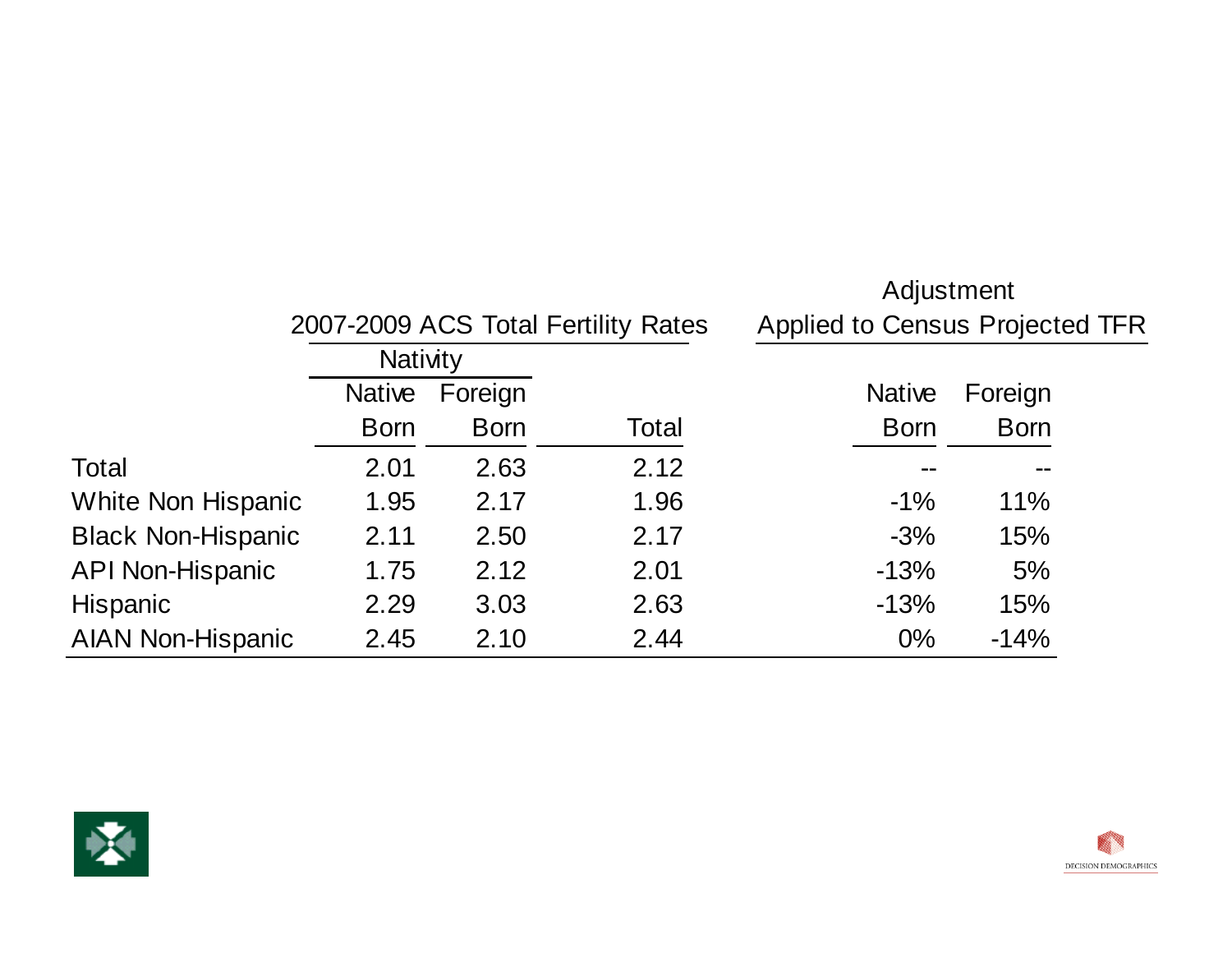### **Impact of immigration on population growth is very large (millions)**





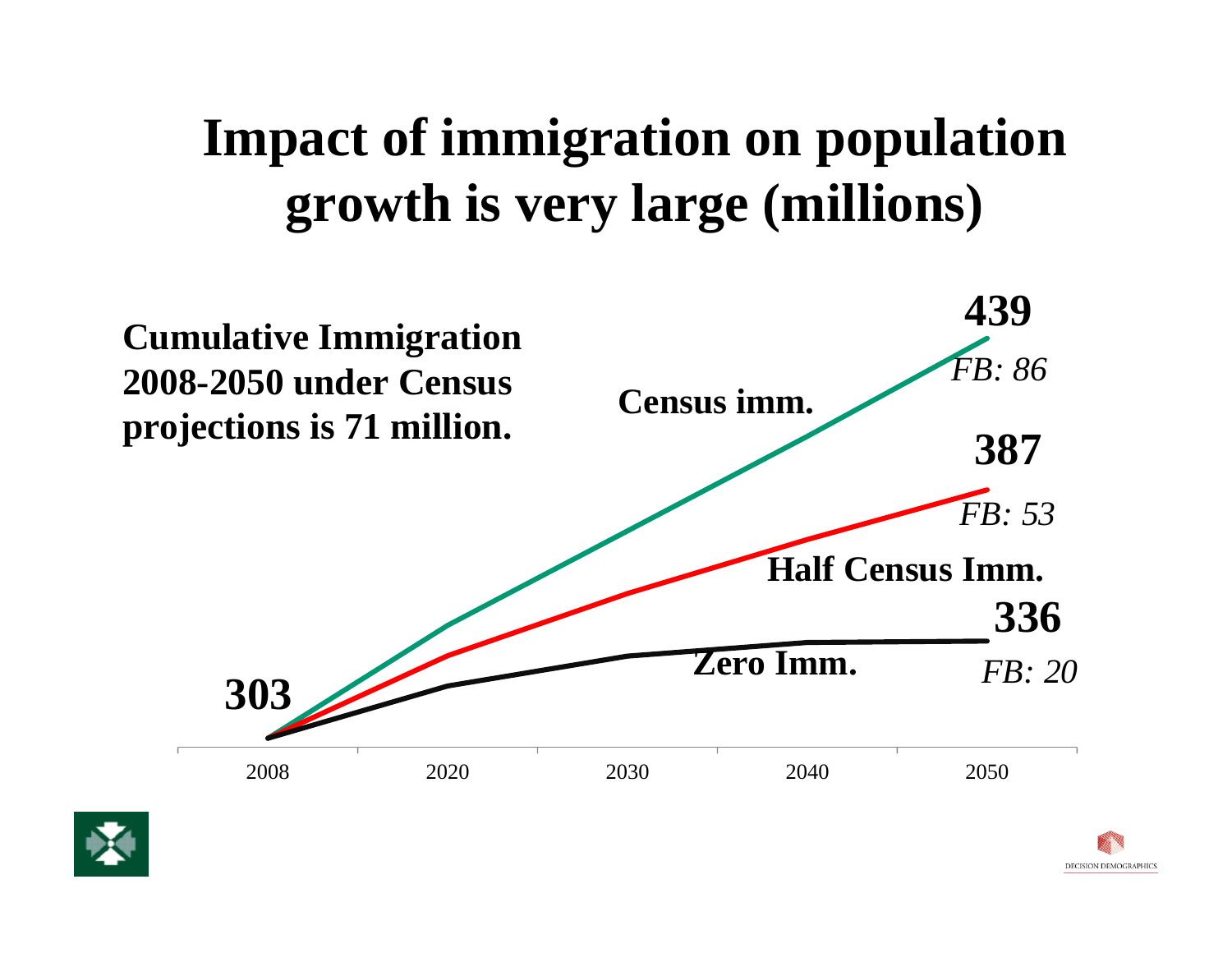### **Immigration has small impact on share working-age (16-65)**

**60.2%59.9%66.7% 59.2%**Census imm. level Half Census imm. level Zero Imm.**Immigration offsets about 1 percentage point of the decline (14%) in the working-age share.**



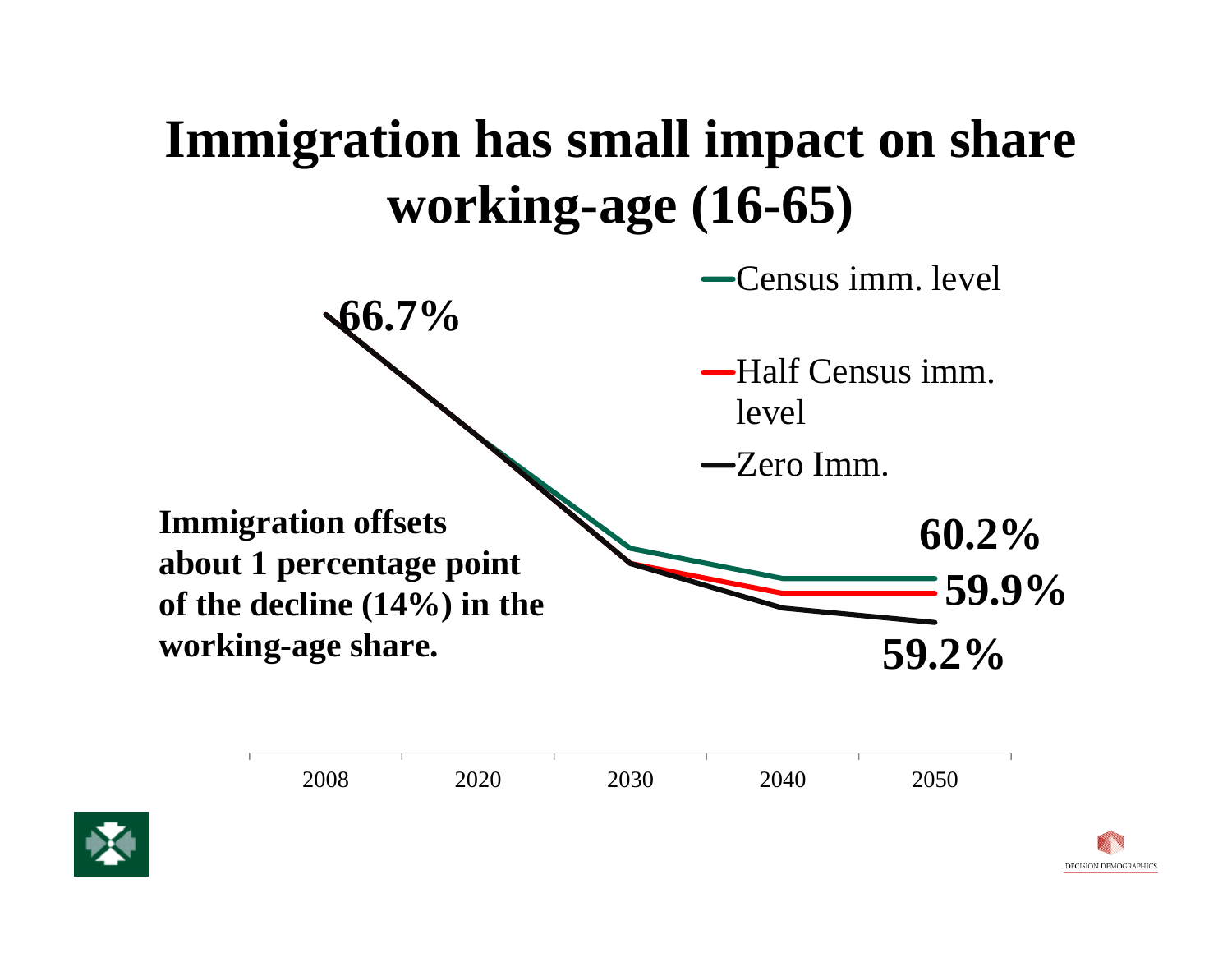### **Very difficult to use native fertility to stabilize US population, if immigration continues (millions)**